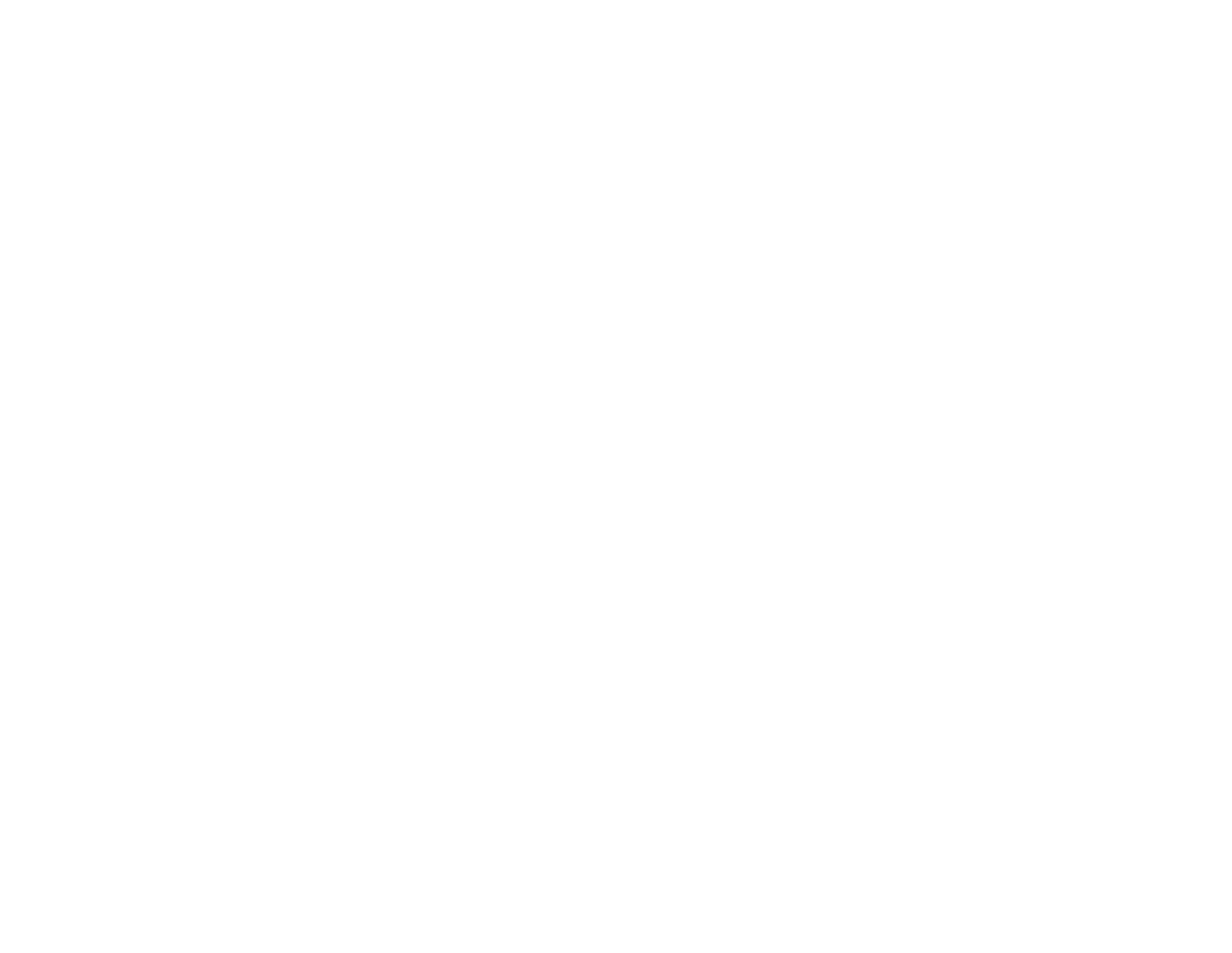## **Table of Contents**

### Section I: Executive Summary **Page 5** and the section I: Executive Summary Percent of Your Students Ready for College-Level Coursework Five Year Trends—Percent of Students Who Met College Readiness Benchmarks Five Year Trends—Average ACT Scores Five Year Trends—Average ACT Scores by Level of Preparation Five Year Trends—Percent and Average Composite Score by Race/Ethnicity Percent of Students in College Readiness Standards Score Ranges Average ACT College Reportable Scores by Test Session Duration Percent of Students Who Met College Readiness Benchmark Scores by Test Session Duration Section II: Academic Achievement **Page 11** Page 11 ACT Score Distributions, Cumulative Percentages, Averages, and Quartile Values Average ACT Composite Scores for Race/Ethnicity by Level of Preparation Average ACT Scores by Race/Ethnicity Percent of Students in College Readiness Standards Score Ranges Average ACT Scores by Gender Percent of Students Who Met College Readiness Benchmark Scores by Gender College Readiness Benchmark Percent and Average ACT Scores by Overall High School Curriculum College Readiness Benchmark Percent and Average ACT Scores by Content-Specific Curriculum Section III: College Readiness & Impact of Course Rigor Page 17 Percent of Students Who Met ACT College Readiness Benchmark Scores by Race/Ethnicity Average ACT Scores and Average ACT Score Changes by Common Course Patterns College Readiness Percents by Common Course Patterns Section IV: Career and Educational Aspirations **Page 25** Page 25 Distribution of Planned Educational Majors for All Students by College Plans Average ACT Composite Scores for Racial/Ethnic Groups by Post-Secondary Educational Aspirations Students' Score Report Preferences at Time of Testing Section V: Optional Writing Test Results **Page 29** Page 29 Average ACT English and Writing Scores by Race/Ethnicity and Gender for students who took ACT Writing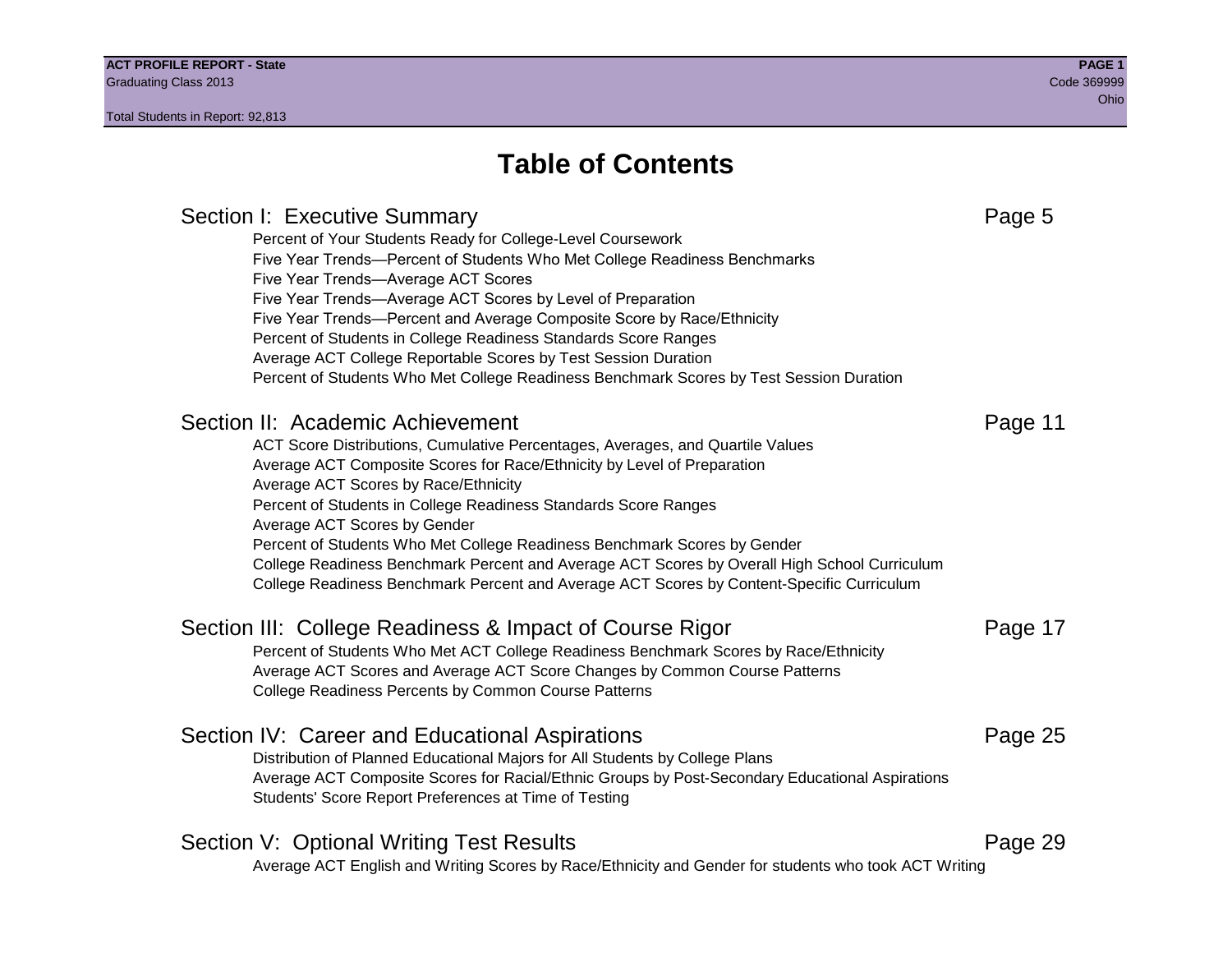This report provides information about the performance of your 2013 graduating seniors who took the ACT as sophomores, juniors, or seniors; and self-reported at the time of testing that they were scheduled to graduate in 2013. Beginning with the Graduating Class of 2013, all students whose scores are college reportable, both standard and extended time tests, are now included in the report.

This report focuses on:

**Performance** - student test performance in the context of college readiness

**Access** - number of your graduates exposed to college entrance testing and the percent of race/ethnicity participation

**Course Selection** - percent of students pursuing a core curriculum

**Course Rigor** - impact of rigorous coursework on achievement

**College Readiness** - percent of students meeting ACT College Readiness Benchmark Scores in each content area

**Awareness** - extent to which student aspirations match performance

**Articulation** - colleges and universities to which your students send test results

Each year, test data for a school, district, and the state represents a different cohort of students. ACT encourages educators to focus on trends (3, 5, 10 years), not year-to-year changes. Such changes can represent normal – even expected – fluctuations. On the other hand, trend lines offer more insight into what is happening in a school, district, or the state.

Furthermore, ACT encourages educators to measure student performance in the context of college readiness measures. The focus should be on the number and percentage of students who met or exceeded ACT's College Readiness Benchmark Scores, a measure that is much more meaningful and understandable than an average composite score for a group of students.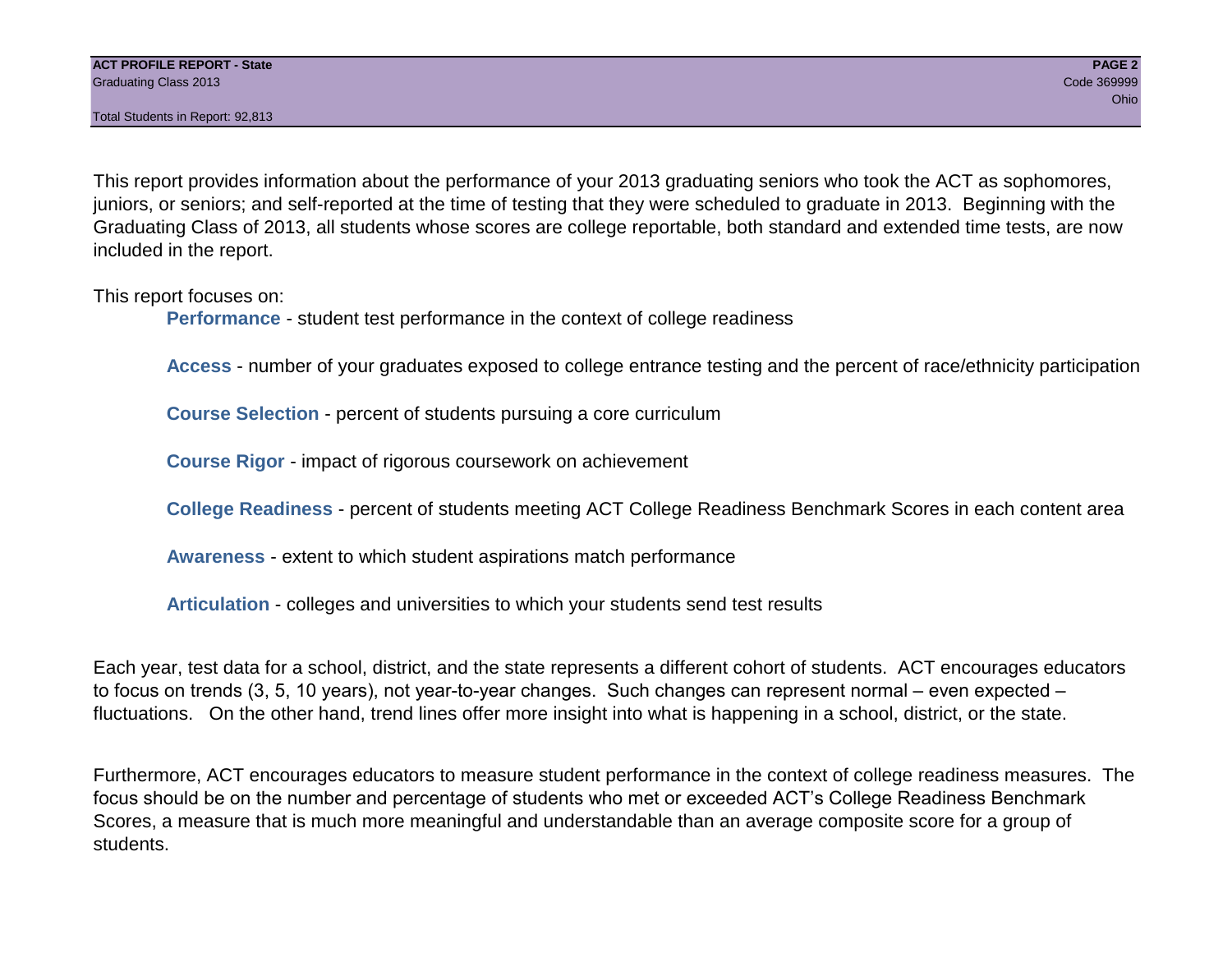### **The ACT is a curriculum-based measure of college readiness. ACT components include:**

Tests of academic achievement in English, math, reading, science, and writing (optional) High school grade and course information Student Profile Section Career Interest Inventory

### **The ACT:**

Every few years, ACT conducts the **ACT National Curriculum Survey** to ensure its curriculum-based assessment tools accurately measure the skills high school teachers teach and instructors of entry-level college courses expect. The ACT is the only college readiness test designed to reflect the results of such a survey.

ACT's **College Readiness Standards** are sets of statements intended to help students, parents and educators understand the meaning of test scores. The standards relate test scores to the types of skills needed for success in high school and beyond. They serve as a direct link between what students have learned and what they are ready to do next. The ACT is the only college readiness test for which scores can be tied directly to standards. *Connecting College Readiness Standards to the Classroom* interpretive guides can be found at www.act.org/standard/infoserv.html.

Only the ACT reports **College Readiness Benchmark Scores** – A benchmark score is the minimum score needed on an ACT subject-area test to indicate a 50% chance of obtaining a B or higher or about a 75% chance of obtaining a C or higher in the corresponding credit-bearing college courses, which include English Composition, Algebra, Social Science and Biology. These scores were empirically derived based on the actual performance of students in college. The College Readiness Benchmark Scores, updated for 2013, are:

| College Course/Course Area | <b>ACT Test</b> | <b>Benchmark Score</b> |
|----------------------------|-----------------|------------------------|
| <b>English Composition</b> | English         | 18                     |
| Algebra                    | Mathematics     | 22                     |
| <b>Social Sciences</b>     | Reading         | 22                     |
| Biology                    | Science         | 23                     |

For more information, go to www.act.org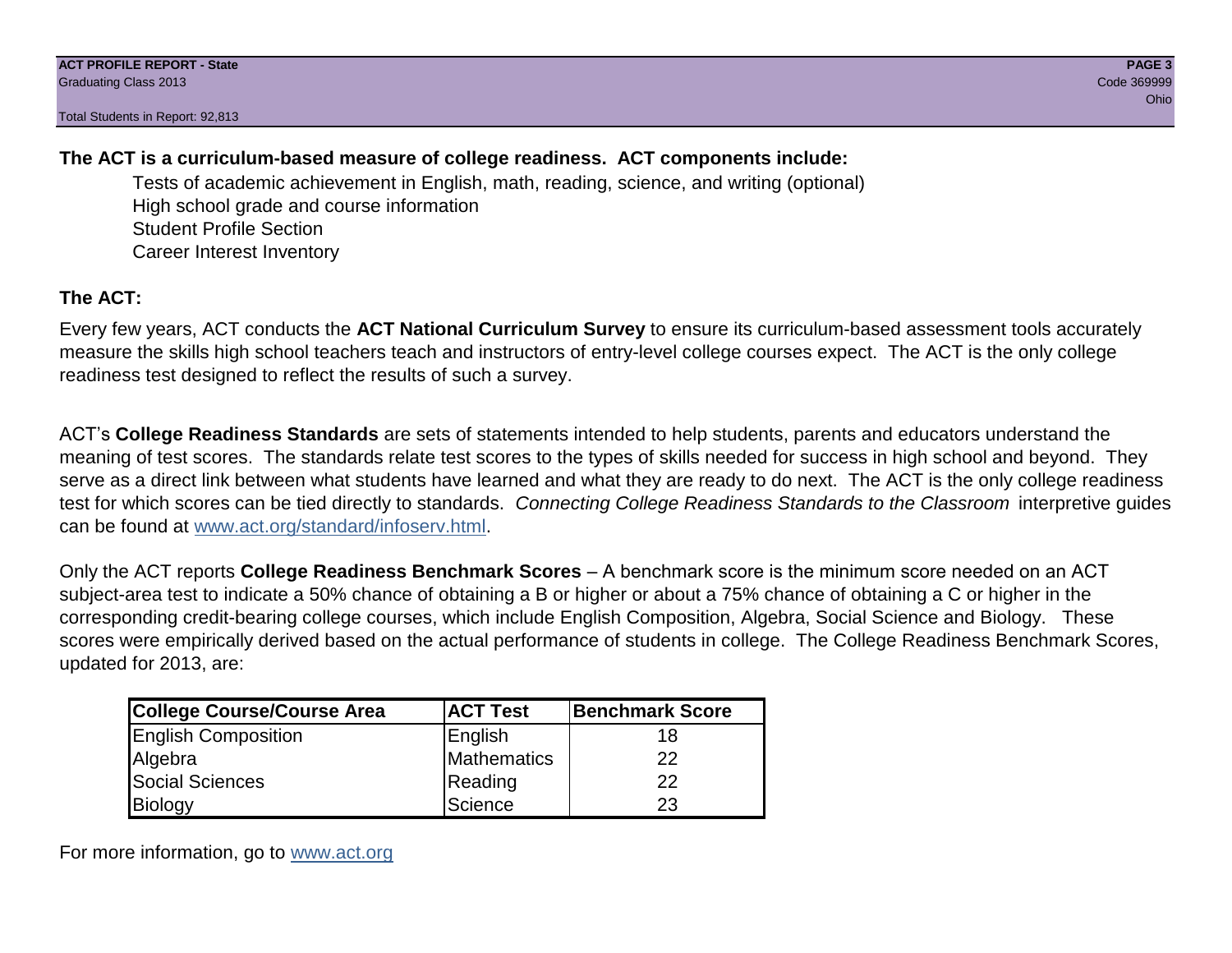#### **How to Improve Scores and Increase College Readiness**

31% of your students met all four ACT College Readiness Benchmark Scores (Table 1.1). To improve students' scores and increase the percentage of students identified as college ready, ACT suggests:

PROVIDING ACCESS FOR ALL STUDENTS TO TAKE THE ACT: 92,813 of your students are included in this report (the 'cohort'). Increasing access insures that more students have the opportunity to consider college and allows the reader to use this report to evaluate how well courses and instructional programs are preparing students for college and work.

MAKING CORE CURRICULUM A PRIORITY: Emphasize the need for all students to develop college and work ready skills, regardless of postsecondary aspirations. 80% of the students in the cohort reported taking courses that would be considered 'Core or More' (Table 1.4).

MAKING SURE STUDENTS ARE TAKING THE RIGHT KINDS OF COURSES: Table 3.2 reports 4% of the cohort took less than three years of math courses. Of these students, 8% were college ready. 14% of the cohort reported taking a course sequence of Algebra I, Algebra II, and Geometry. 14% of these students were college ready. In comparison, 59% of the students who took 3 or more years of math beyond Algebra I, Algebra II, and Geometry were college ready. Getting more students ready for Algebra prior to 9th grade will increase the chances that students will be prepared for and take advanced-level math courses.

Similarly, Table 3.2 reports 10% of the cohort took less than three years of natural science courses. 16% of these students were college ready. In comparison, 48% of students who took at least three years of science coursework were college ready.

EVALUATING RIGOR OF COURSES: Table 2.6 reports the percentage of students falling in each of the ACT College Readiness Standards score ranges. For example, approximately 41% of the cohort fall into the lowest three Mathematics score ranges. To increase these students' achievement, identify the standards they should focus on next by accessing ACT's College Readiness Standards at www.act.org/standard.

PLAN GUIDANCE ACTIVITIES BASED ON STUDENTS' CAREER AND COLLEGE ASPIRATIONS: Data in Tables 4.1 and 4.2 enable the reader to determine if aspirations are consistent with academic performance and whether among students with similar aspirations, academic performance is consistent across racial/ethnic groups.

For more information on interpreting data in this report, or to learn how ACT can help your students improve their readiness for college and the workplace, contact ACT Customer Service at 319-337-1309 or customerservices@act.org.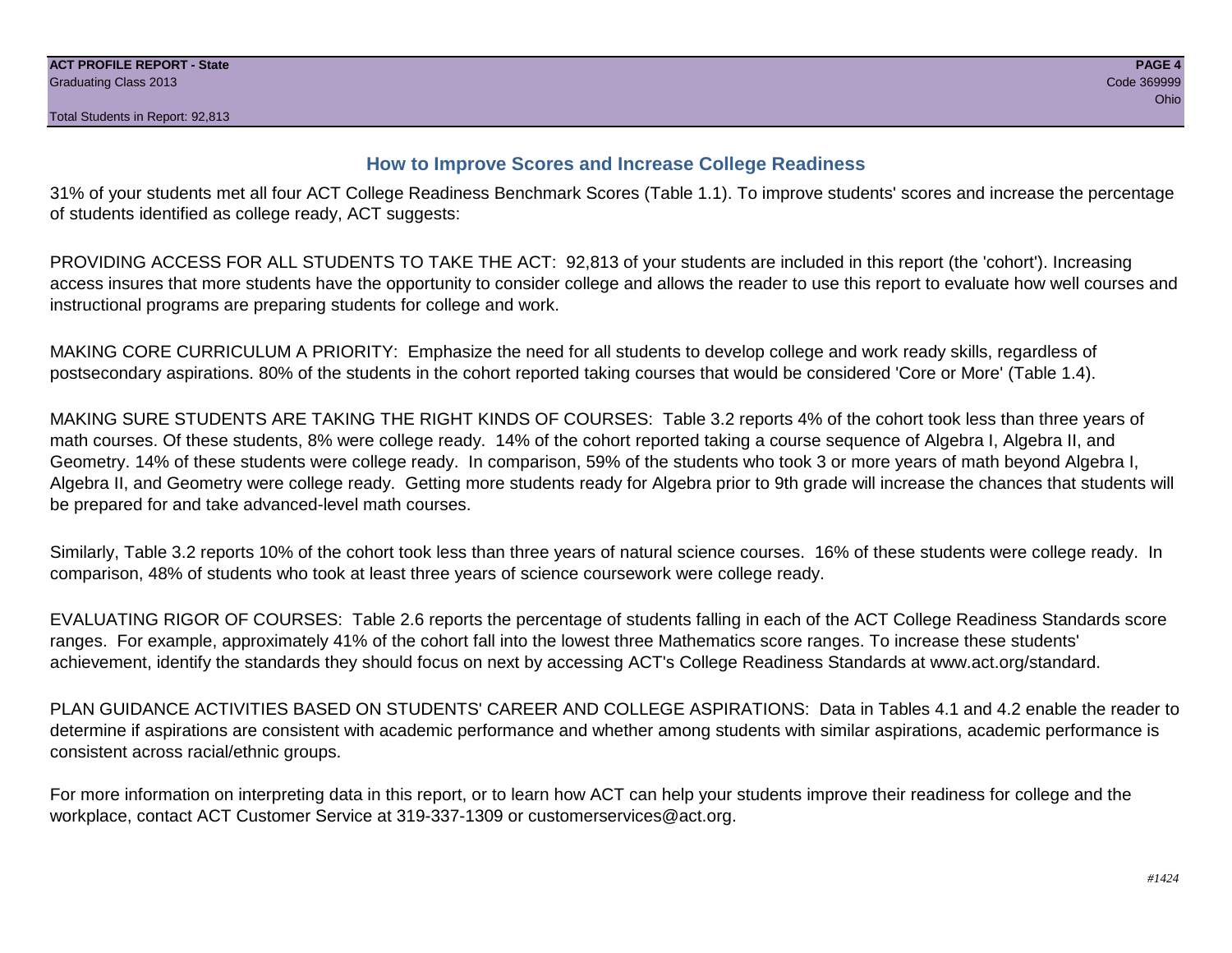**ACT PROFILE REPORT - State: SECTION I, EXECUTIVE SUMMARY PAGE 5** Graduating Class 2013 Code 369999

Total Students in Report: 92,813

ohio and the contract of the contract of the contract of the contract of the contract of the contract of the contract of the contract of the contract of the contract of the contract of the contract of the contract of the c

## Section I Executive Summary

Beginning with the Graduating Class of 2013, all students whose scores are college reportable, both standard and extended time tests, are now included. Also beginning with the 2013 Graduating Class data, College Readiness Benchmarks for Reading and Science were updated to reflect the most recent college coursework research.

> To find the results of only standard time or extended time test takers, refer to Tables 1.7 and 1.8 on page 10.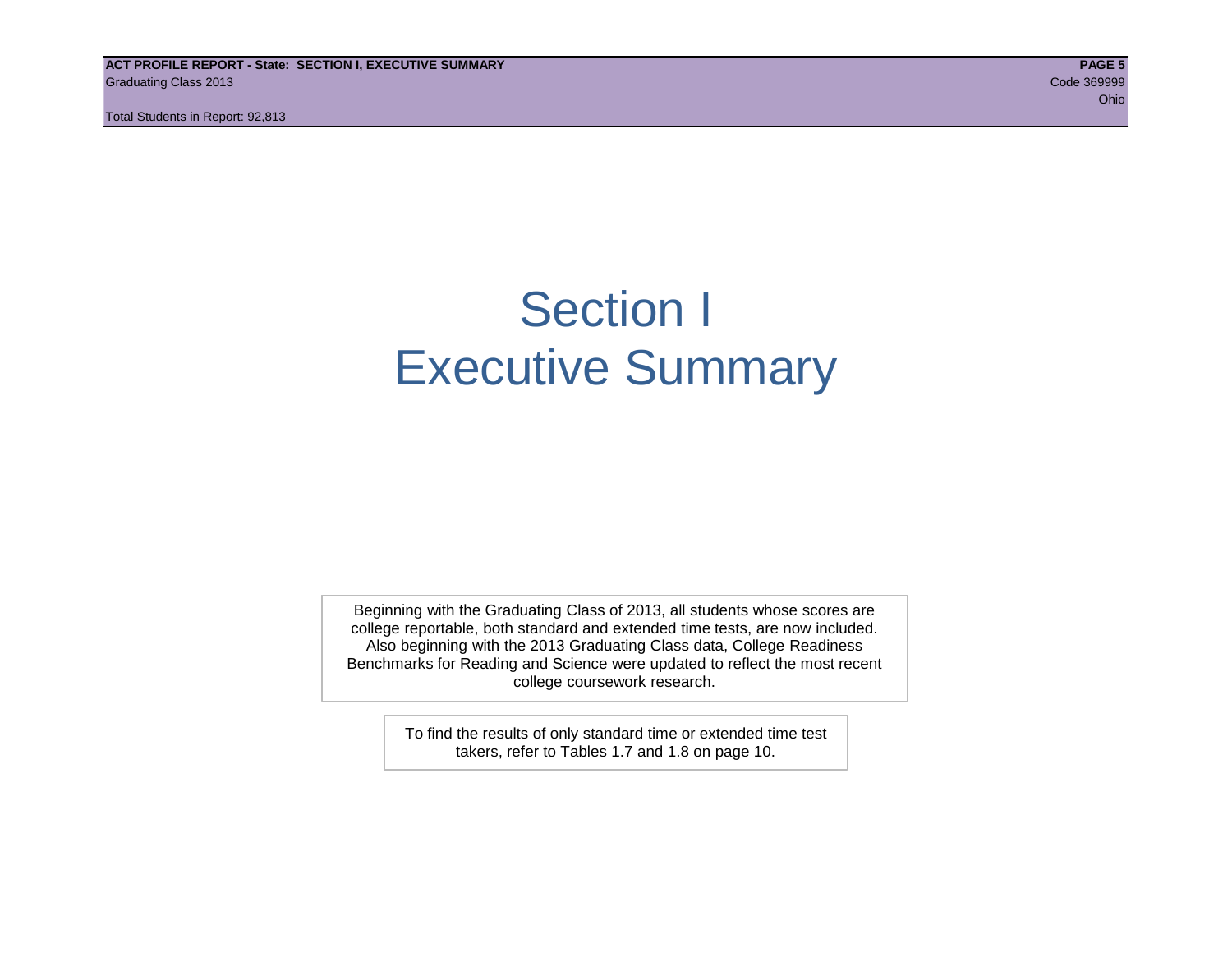#### **ACT PROFILE REPORT - State: SECTION I, EXECUTIVE SUMMARY PAGE 6** Graduating Class 2013 Code 369999

Total Students in Report: 92,813





**A benchmark score is the minimum score needed on an ACT subject-area test to indicate a 50% chance of obtaining a B or higher or about a 75% chance of obtaining a C or higher in the corresponding credit-bearing college course.**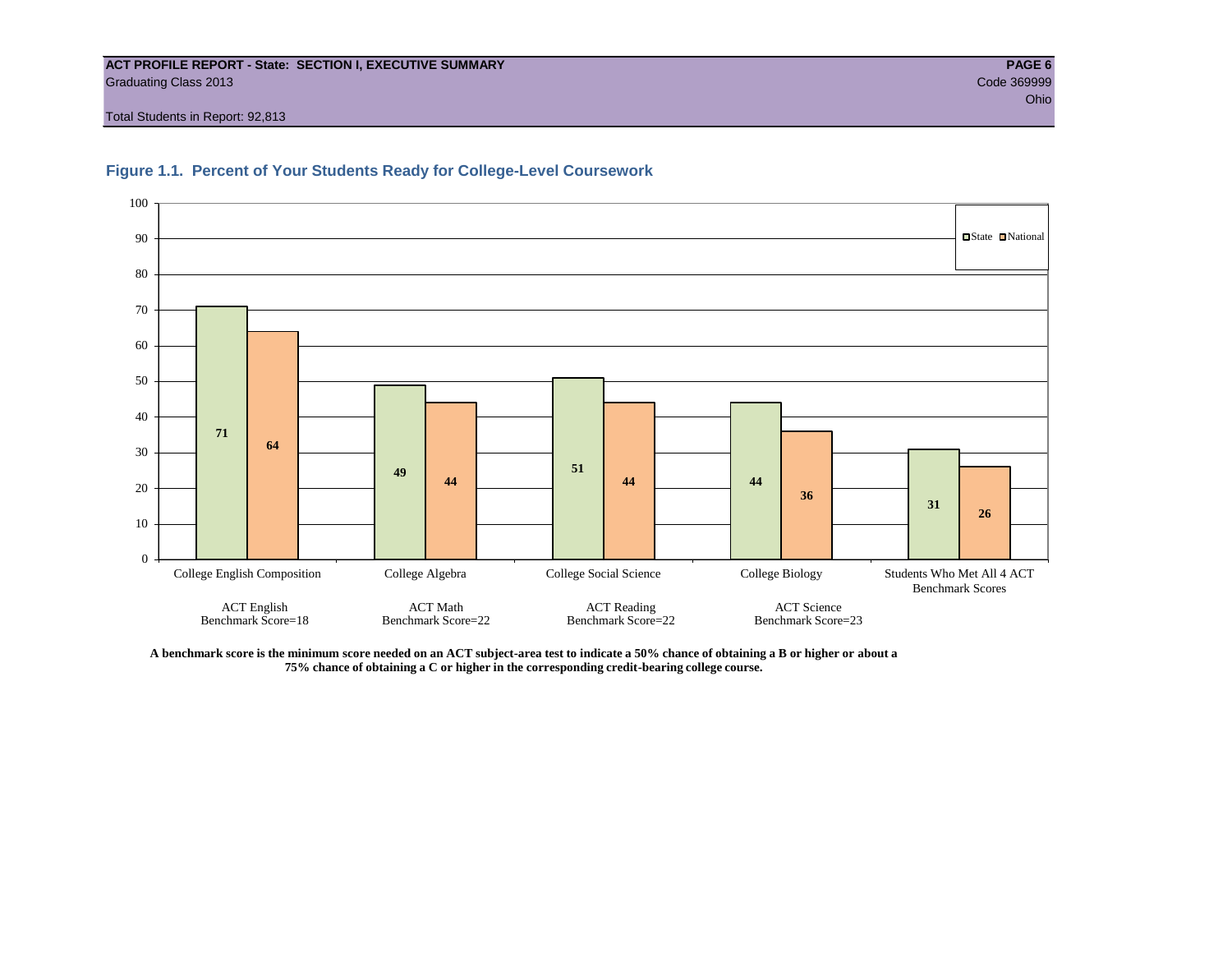#### **ACT PROFILE REPORT - State: SECTION I, EXECUTIVE SUMMARY PAGE 7** Graduating Class 2013 Code 369999

Total Students in Report: 92,813

|      |              | <b>Number of Students</b> |              | <b>Percent Who Met Benchmarks</b> |       |                    |              |          |                |          |                     |          |  |  |
|------|--------------|---------------------------|--------------|-----------------------------------|-------|--------------------|--------------|----------|----------------|----------|---------------------|----------|--|--|
|      |              | <b>Tested</b>             |              | <b>English</b>                    |       | <b>Mathematics</b> | Reading      |          | <b>Science</b> |          | <b>Met All Four</b> |          |  |  |
| Year | <b>State</b> | <b>National</b>           | <b>State</b> | National                          | State | National           | <b>State</b> | National | <b>State</b>   | National | <b>State</b>        | National |  |  |
| 2009 | 88,754       | ,480,469                  | 72           | 67                                | 46    | 42                 | 58           | 53       | 33             | 28       | 26                  | 23       |  |  |
| 2010 | 89,275       | .568.835                  | 72           | 66                                | 48    | 43                 | 58           | 52       | 34             | 29       | 28                  | 24       |  |  |
| 2011 | 92,313       | ,623,112                  |              | 66                                | 49    | 45                 | 58           | 52       | 35             | 30       | 28                  | 25       |  |  |
| 2012 | 92,121       | .666,017                  | 71           | 67                                | 49    | 46                 | 58           | 52       | 34             | 31       | 28                  | 25       |  |  |
| 2013 | 92.813       | 1,799,243                 | 71           | 64                                | 49    | 44                 | 51           | 44       | 44             | 36       | 31                  | 26       |  |  |

#### **Table 1.1. Five Year Trends—Percent of Students Who Met College Readiness Benchmarks**

#### **Table 1.2. Five Year Trends—Average ACT Scores**

|      |              | <b>Number of Students</b> |              |                |                    | <b>Average ACT Scores</b> |                |                 |                |          |                  |          |  |  |
|------|--------------|---------------------------|--------------|----------------|--------------------|---------------------------|----------------|-----------------|----------------|----------|------------------|----------|--|--|
|      |              | Tested                    |              | <b>English</b> | <b>Mathematics</b> |                           | <b>Reading</b> |                 | <b>Science</b> |          | <b>Composite</b> |          |  |  |
| Year | <b>State</b> | <b>National</b>           | <b>State</b> | National       | State              | National                  | <b>State</b>   | <b>National</b> | <b>State</b>   | National | <b>State</b>     | National |  |  |
| 2009 | 88.754       | ,480,469                  | 21.1         | 20.6           | 21.4               | 21.0                      | 22.2           | 21.4            | 21.7           | 20.9     | 21.7             | 21.1     |  |  |
| 2010 | 89,275       | .568.835                  | 21.2         | 20.5           | 21.5               | 21.0                      | 22.1           | 21.3            | 21.8           | 20.9     | 21.8             | 21.0     |  |  |
| 2011 | 92,313       | ,623,112                  | 21.1         | 20.6           | 21.5               | 21.1                      | 22.1           | 21.3            | 21.8           | 20.9     | 21.8             | 21.1     |  |  |
| 2012 | 92,121       | .666,017                  | 21.1         | 20.5           | 21.5               | 21.1                      | 22.1           | 21.3            | 21.8           | 20.9     | 21.8             | 21.1     |  |  |
| 2013 | 92,813       | 1,799,243                 | 21.2         | 20.2           | 21.5               | 20.9                      | 22.2           | 21.1            | 21.8           | 20.7     | 21.8             | 20.9     |  |  |

#### **Table 1.3. Five Year Trends—Average ACT Scores Nationwide**

|      | <b>Number of Students</b> |                | <b>Average ACT Scores</b> |         |                |                  |  |  |  |  |  |  |
|------|---------------------------|----------------|---------------------------|---------|----------------|------------------|--|--|--|--|--|--|
| Year | Tested                    | <b>English</b> | <b>Mathematics</b>        | Reading | <b>Science</b> | <b>Composite</b> |  |  |  |  |  |  |
| 2009 | ,480,469                  | 20.6           | 21.0                      | 21.4    | 20.9           | 21.1             |  |  |  |  |  |  |
| 2010 | ,568,835                  | 20.5           | 21.0                      | 21.3    | 20.9           | 21.0             |  |  |  |  |  |  |
| 2011 | ,623,112                  | 20.6           | 21.1                      | 21.3    | 20.9           | 21.1             |  |  |  |  |  |  |
| 2012 | ,666,017                  | 20.5           | 21.1                      | 21.3    | 20.9           | 21.1             |  |  |  |  |  |  |
| 2013 | ,799,243                  | 20.2           | 20.9                      | 21.1    | 20.7           | 20.9             |  |  |  |  |  |  |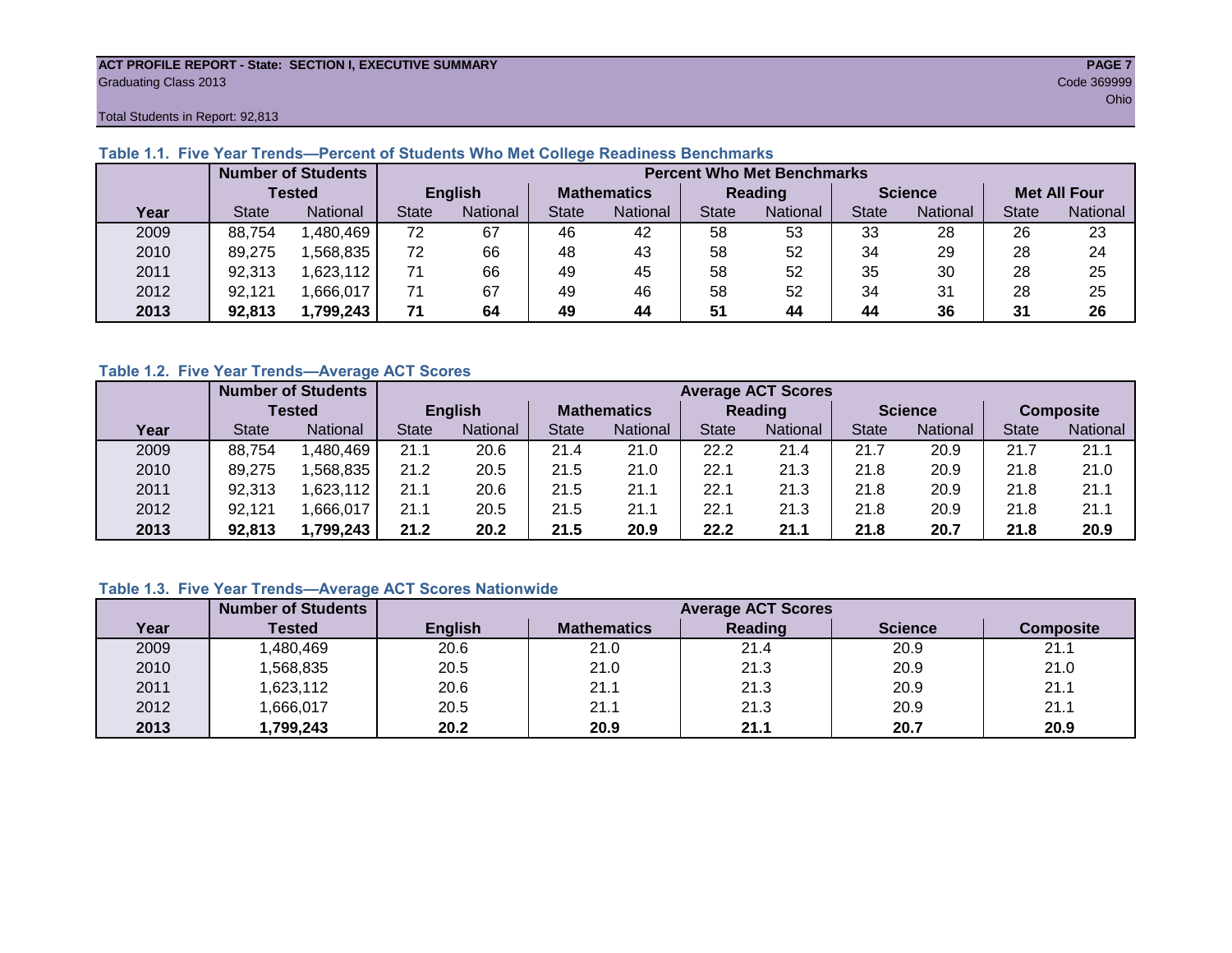#### **ACT PROFILE REPORT - State: SECTION I, EXECUTIVE SUMMARY PAGE 8** Graduating Class 2013 Code 369999

#### Total Students in Report: 92,813

|      |         | <b>Number of Students</b><br>Tested |      | Percent <sup>2</sup> |         | <b>English</b> |         | <b>Mathematics</b> |         | <b>Reading</b> | <b>Science</b> |           | <b>Composite</b> |           |
|------|---------|-------------------------------------|------|----------------------|---------|----------------|---------|--------------------|---------|----------------|----------------|-----------|------------------|-----------|
|      |         |                                     | Core | Less                 |         |                |         |                    |         |                |                |           |                  |           |
|      | Core or | Less than                           | or   | than                 | Core or | Less than      | Core or | Less than          | Core or | Less than      | Core or        | Less than | Core or          | Less than |
| Year | More    | Core                                | More | Core                 | More    | Core           | More    | Core               | More    | Core           | More           | Core      | More             | Core      |
| 2009 | 67,786  | 19,318                              | 76   | 22                   | 22.0    | 18.6           | 22.3    | 19.0               | 22.9    | 20.1           | 22.4           | 19.7      | 22.5             | 19.5      |
| 2010 | 69,962  | 18.169                              | 78   | 20                   | 22.0    | 18.5           | 22.3    | 19.0               | 22.8    | 19.9           | 22.5           | 19.7      | 22.5             | 19.4      |
| 2011 | 73,939  | 17,336                              | 80   | 19                   | 21.9    | 18.1           | 22.2    | 18.7               | 22.7    | 19.6           | 22.4           | 19.4      | 22.4             | 19.1      |
| 2012 | 75,197  | 16.111                              | 82   | 17                   | 21.8    | 18.7           | 22.2    | 18.8               | 22.7    | 19.6           | 22.3           | 19.4      | 22.4             | 19.7      |
| 2013 | 74,674  | 14.915                              | 80   | 16                   | 22.0    | 18.2           | 22.3    | 18.8               | 22.9    | 19.7           | 22.4           | 19.4      | 22.5             | 19.1      |

#### **Table 1.4. Five Year Trends—Average ACT Scores by Level of Preparation**

<sup>1</sup>"Core or More" results correspond to students taking four or more years of English AND three or more years each of math, social studies, and natural science.

 $2$ Percent of all students tested. Numbers will not add up to 100% due to student non-response.

#### **Table 1.5. Five Year Trends—Percent and Average Composite Score by Race/Ethnicity**

|                                        |        | 2009 |      |        | 2010          |      | 2011   |     | 2012 |        |     | 2013 |        |         |      |
|----------------------------------------|--------|------|------|--------|---------------|------|--------|-----|------|--------|-----|------|--------|---------|------|
|                                        | N.     | $\%$ | Avg  |        | $\frac{9}{6}$ | Avg  | N      | %   | Avg  | N      | %   | Ava  | N      | %       | Avg  |
| <b>All Students</b>                    | 88.754 | 100  | 21.7 | 89.275 | 100           | 21.8 | 92.313 | 100 | 21.8 | 92.121 | 100 | 21.8 | 92.813 | 100     | 21.8 |
| Black/African American                 | 9,607  |      | 17.2 | 10.198 | 11            | 17.3 | 1.222  | 12  | 17.2 | 11.256 | 12  |      | 10.894 | $12 \,$ | 17.2 |
| American Indian/Alaska Native          | 251    |      | 20.6 | 250    | 0             | 20.9 | 254    | 0   | 19.9 | 242    | 0   | 19.6 | 211    |         | 19.7 |
| White                                  | 69,828 | 79   | 22.4 | 69.790 | 78            | 22.5 | 70.327 | 76  | 22.5 | 68.715 | 75  | 22.6 | 67,959 | 73      | 22.6 |
| Hispanic/Latino                        | .747   |      | 20.5 | 1,861  | $\sqrt{2}$    | 20.3 | 2,869  | 3   | 20.1 | 3,308  | 4   | 20.1 | 3,378  | 4       | 20.3 |
| Asian                                  | .639   |      | 24.1 | 1,650  | 2             | 24.3 | .713   |     | 24.4 | .756   | 2   | 24.4 | 1.816  |         | 24.2 |
| Native Hawaiian/Other Pacific Islander |        |      |      |        | 0             |      | 34     | 0   | 19.8 | 75     | U   | 21.7 | 71     |         | 20.4 |
| Two or more races                      | 2,001  |      | 20.6 | 2,230  | $\sim$        | 20.7 | 2,626  | 3   | 20.4 | 3,315  | 4   | 20.8 | 3,515  | д       | 20.9 |
| Prefer not to respond/No response      | 3,681  |      | 22.3 | 3,296  | 4             | 21.9 | 3,268  |     | 22.1 | 3,454  | 4   | 22.4 | 4,969  |         | 21.7 |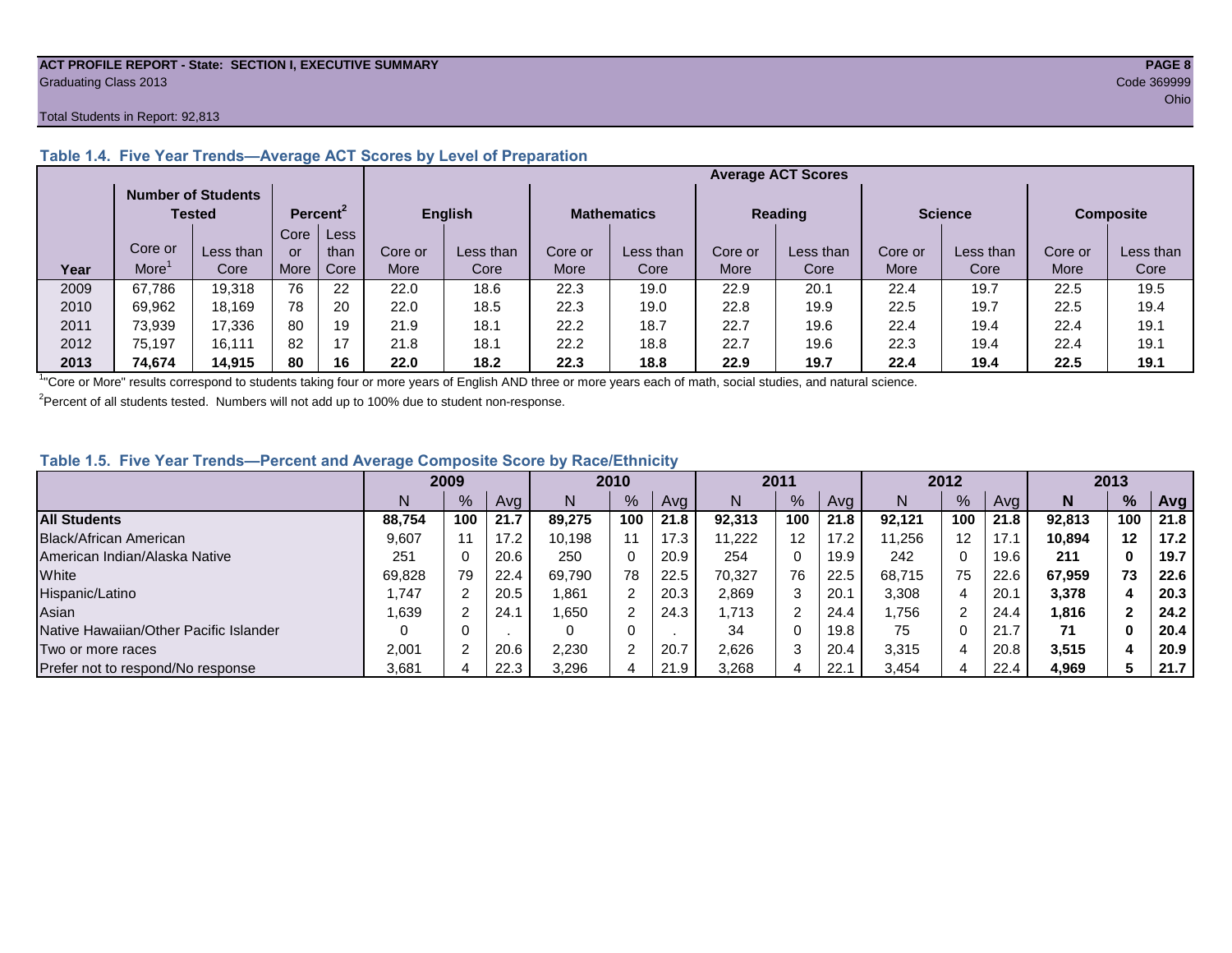## **ACT PROFILE REPORT - State: SECTION I, EXECUTIVE SUMMARY PAGE 9** Graduating Class 2013 Code 369999

#### Total Students in Report: 92,813

#### **Table 1.6. Percent of Students in College Readiness Standards Score Ranges**

| <b>CRS</b>                 | <b>English</b>       | <b>Mathematics</b>    | <b>Reading</b>        | <b>Science</b>       |
|----------------------------|----------------------|-----------------------|-----------------------|----------------------|
| Range                      | (Benchmark = $18$ )  | (Benchmark = $22$ )   | (Benchmark = $22$ )   | $(Benchmark = 23)$   |
|                            | 100%                 | 100%                  | 100%                  | 100%                 |
| $1 - 12$                   | 50%<br>13%<br>$8\%$  | 50%<br>$0\%$<br>1%    | 50%<br>$8\%$<br>$4\%$ | 50%<br>$7\%$<br>$3%$ |
|                            | $0\%$                | $0\%$                 | $0\%$                 | $0\%$                |
| $13 - 15$                  | 100%                 | 100%                  | 100%                  | 100%                 |
|                            | 50%<br>13%<br>12%    | 50%<br>14%<br>10%     | 50%<br>13%<br>10%     | 50%<br>10%<br>$7\%$  |
|                            | $0\%$                | $0\%$                 | 0%                    | 0%                   |
|                            | 100%                 | 100%                  | 100%                  | 100%                 |
| $16 - 19$                  | 50%<br>19%<br>18%    | 33%<br>31%<br>50%     | 50%<br>21%<br>21%     | 50%<br>23%<br>21%    |
|                            | $0\%$                | $0\%$                 | $0\%$                 | 0%                   |
|                            | 100%                 | 100%                  | 100%                  | 100%                 |
| $20 - 23$                  | 28%<br>50%<br>25%    | 50%<br>21%<br>19%     | 27%<br>50%<br>24%     | 33%<br>30%<br>50%    |
|                            | $0\%$                | $0\%$                 | $0\%$                 | $0\%$                |
|                            | 100%                 | 100%                  | 100%                  | 100%                 |
| 24-27                      | 50%<br>18%<br>16%    | 50%<br>25%<br>21%     | 50%<br>18%<br>15%     | 50%<br>24%<br>20%    |
|                            | $0\%$                | $0\%$                 | 0%                    | 0%                   |
|                            | 100%                 | 100%                  | 100%                  | 100%                 |
| 28-32                      | 50%<br>11%<br>10%    | 50%<br>10%            | 50%<br>15%<br>13%     | 50%                  |
|                            | 0%                   | $9\%$<br>$0\%$        | $0\%$                 | 9%<br>$8\%$<br>$0\%$ |
|                            | 100%                 | 100%                  | 100%                  | 100%                 |
| 33-36                      | 50%                  | 50%                   | 50%                   | 50%                  |
|                            | $5\%$<br>5%<br>$0\%$ | $3%$<br>$3%$<br>$0\%$ | $6\%$<br>$5\%$<br>0%  | 3%<br>2%<br>$0\%$    |
|                            | 100%                 | 100%                  | 100%                  | 100%                 |
|                            | 71%<br>64%           | 49%                   | 51%                   |                      |
| % At or Above<br>Benchmark | 50%                  | 44%<br>50%            | 44%<br>50%            | 44%<br>36%<br>50%    |
|                            |                      |                       | $0\%$                 |                      |
|                            | $0\%$                | $0\%$                 |                       | $0\%$                |
|                            |                      | $=$ State             | $=$ National          |                      |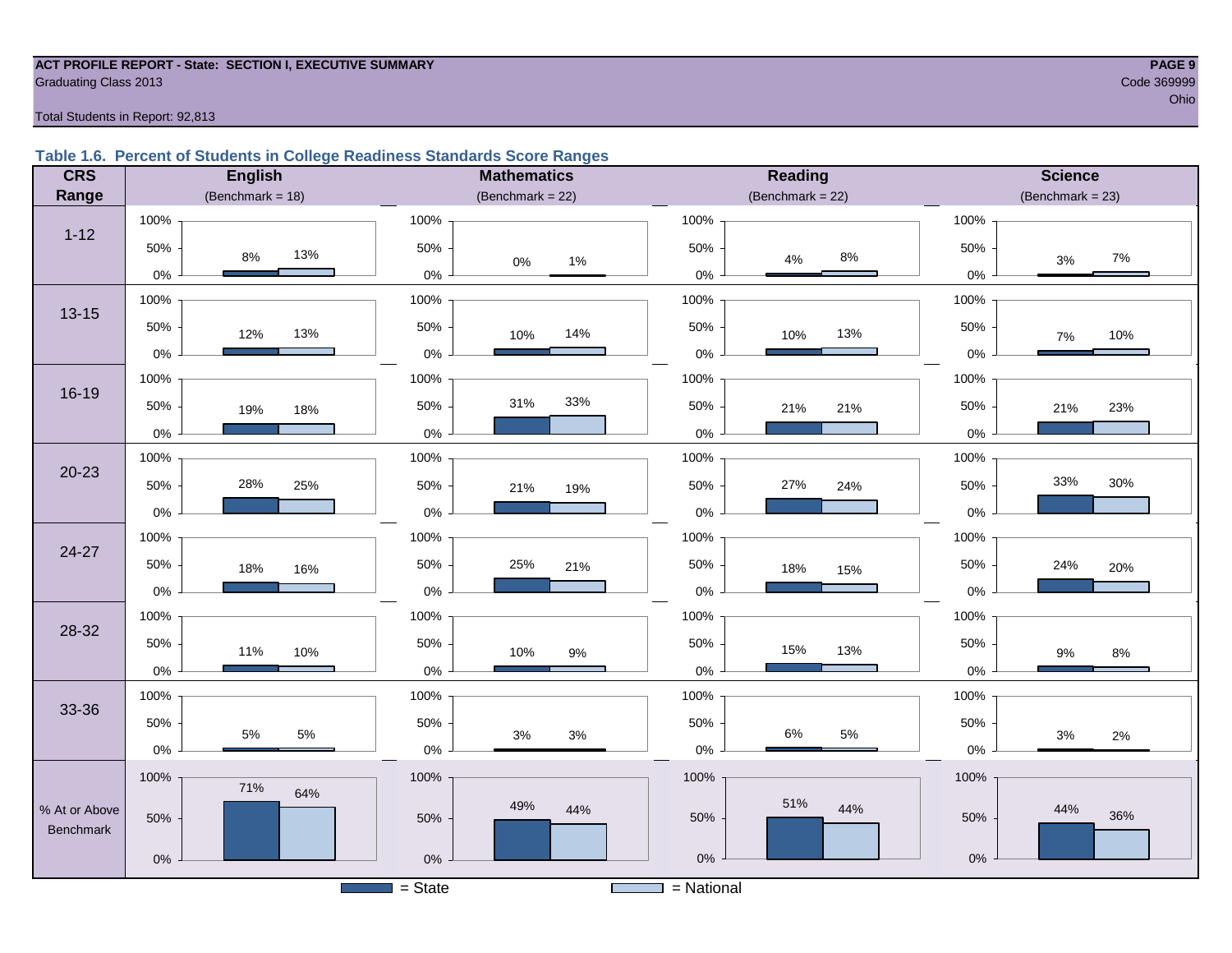#### **ACT PROFILE REPORT- State: SECTION II, ACADEMIC ACHIEVEMENT PAGE 10** Graduating Class 2013 Code 369999

Total Students in Report: 92,813

| <b>Student Group</b> | <b>Test Session</b>  |           |         | <b>Average ACT Scores</b> |             |         |         |           |  |  |  |  |  |
|----------------------|----------------------|-----------|---------|---------------------------|-------------|---------|---------|-----------|--|--|--|--|--|
|                      | <b>Duration</b>      | N         | Percent | English                   | Mathematics | Reading | Science | Composite |  |  |  |  |  |
|                      | <b>Standard Time</b> | 89,023    | 96      | 21.4                      | 21.7        | 22.3    | 21.9    | 22.0      |  |  |  |  |  |
| <b>State</b>         | <b>Extended Time</b> | 3,790     | 4       | 16.7                      | 18.2        | 19.5    | 19.0    | 18.5      |  |  |  |  |  |
|                      | Total                | 92,813    | 100     | 21.2                      | 21.5        | 22.2    | 21.8    | 21.8      |  |  |  |  |  |
|                      | <b>Standard Time</b> | 1,727,041 | 96      | 20.4                      | 21.0        | 21.3    | 20.9    | 21.0      |  |  |  |  |  |
| <b>National</b>      | <b>Extended Time</b> | 72,202    | 4       | 15.9                      | 17.7        | 18.1    | 17.9    | 17.5      |  |  |  |  |  |
|                      | Total                | ,799,243  | 100     | 20.2                      | 20.9        | 21.1    | 20.7    | 20.9      |  |  |  |  |  |

#### **Table 1.7. Average ACT College Reportable Scores by Test Session Duration**

#### **Table 1.8. Percent of Students Who Met College Readiness Benchmark Scores by Test Session Duration**

| <b>Student Group</b> | <b>Test Session</b>  |         | Met         |         |         |          |
|----------------------|----------------------|---------|-------------|---------|---------|----------|
|                      | <b>Duration</b>      | English | Mathematics | Reading | Science | All Four |
|                      | Standard Time        | 73      | 50          | 52      | 45      | 32       |
| <b>State</b>         | <b>Extended Time</b> | 41      | 22          | 34      | 24      | 14       |
|                      | Total                | 71      | 49          | 51      | 44      | 31       |
|                      | Standard Time        | 65      | 45          | 45      | 37      | 27       |
| <b>National</b>      | <b>Extended Time</b> | 35      | 20          | 28      | 20      | 13       |
|                      | Total                | 64      | 44          | 44      | 36      | 26       |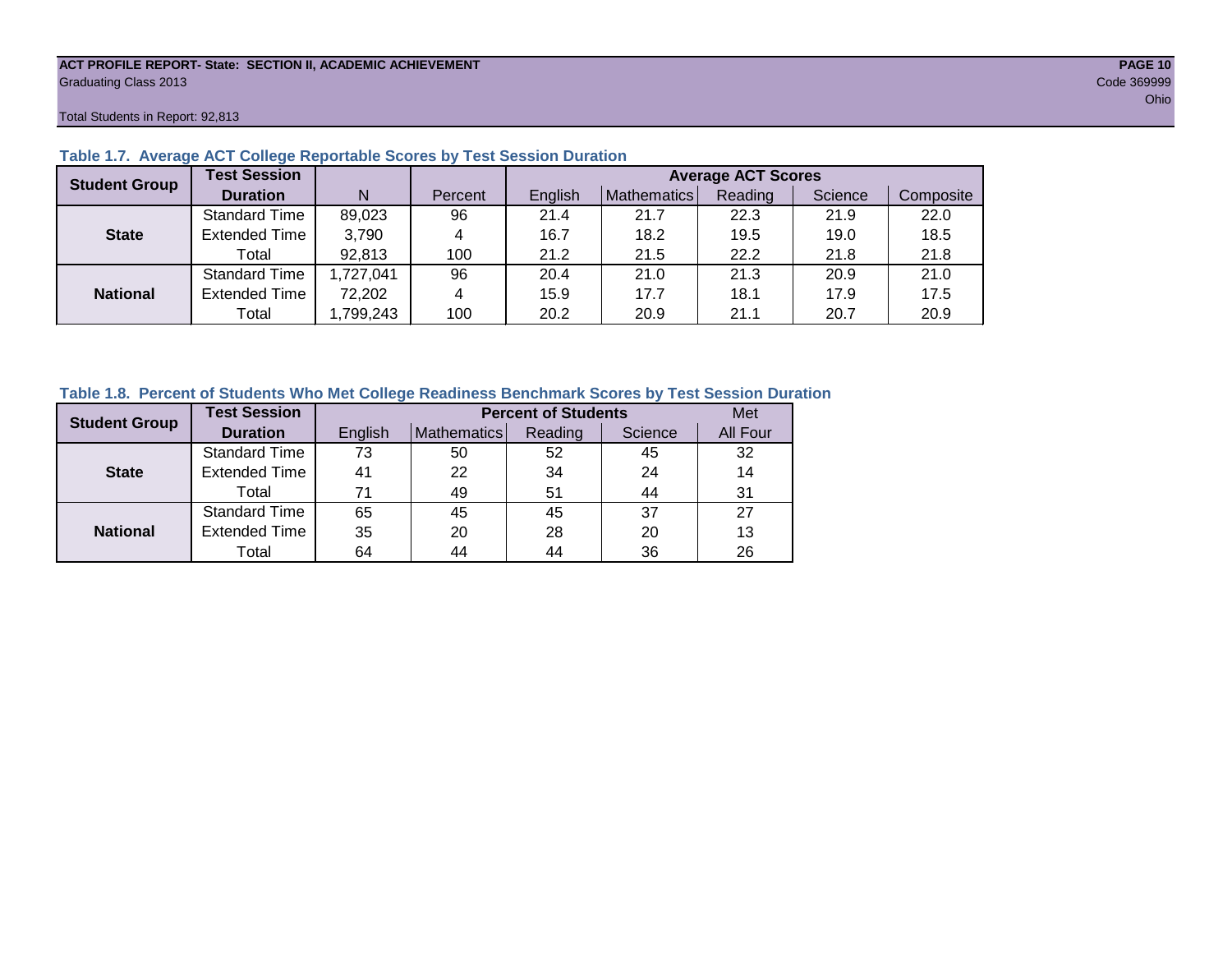## Section II Academic Achievement

Beginning with the Graduating Class of 2013, all students whose scores are college reportable, both standard and extended time tests, are now included. Also beginning with the 2013 Graduating Class data, College Readiness Benchmarks for Reading and Science were updated to reflect the most recent college coursework research.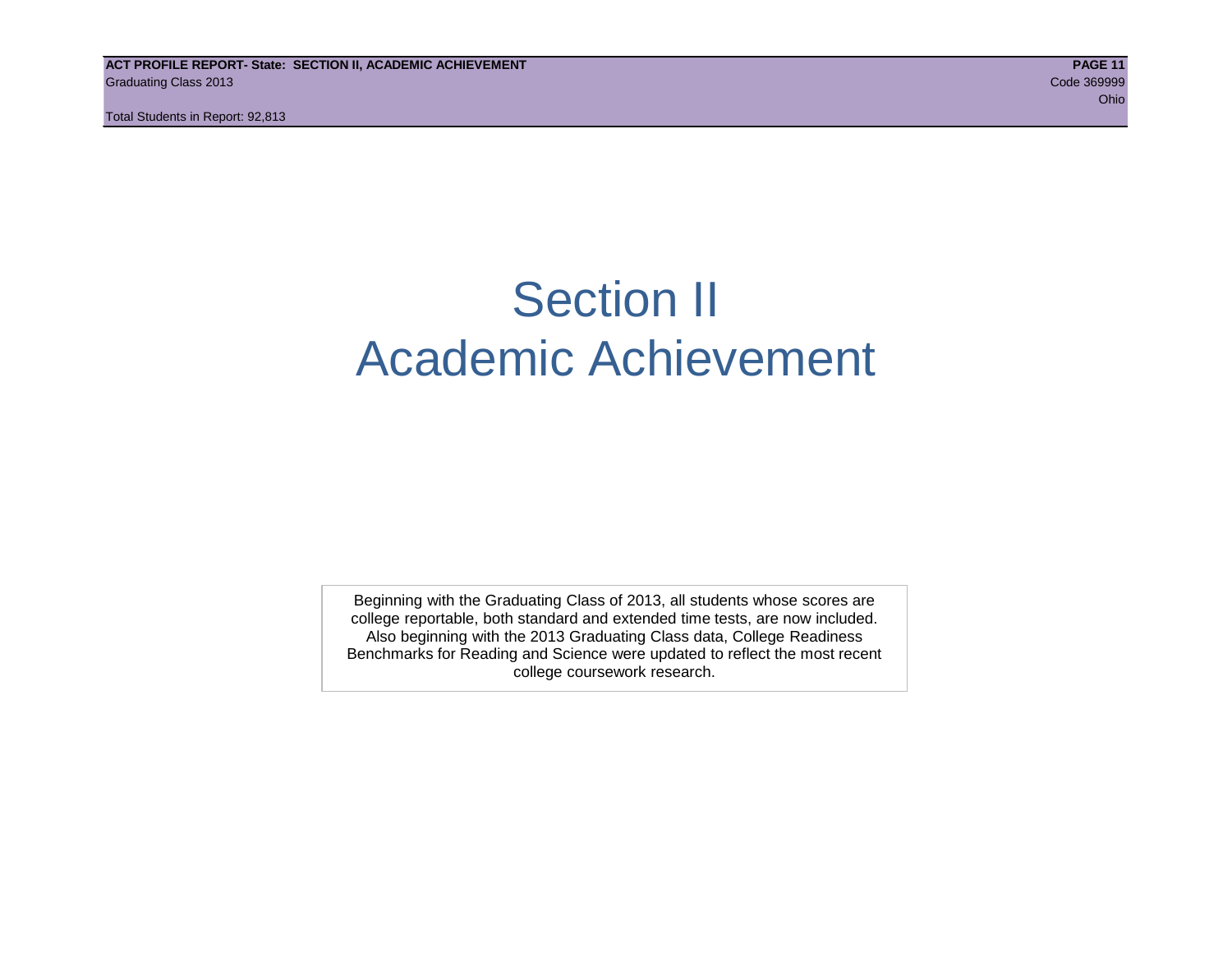### **ACT PROFILE REPORT- State: SECTION II, ACADEMIC ACHIEVEMENT PAGE 12** Graduating Class 2013 Code 369999

Total Students in Report: 92,813

|  | Table 2.1. ACT Score Distributions, Cumulative Percentages (CP <sup>1</sup> ), and Score Averages |  |  |  |
|--|---------------------------------------------------------------------------------------------------|--|--|--|
|  |                                                                                                   |  |  |  |

| <b>ACT Scale</b> |                | <b>English</b> |                          | <b>Mathematics</b>      |       | Reading        | <b>Science</b>          |                | Composite      | <b>ACT Scale</b> |                           |
|------------------|----------------|----------------|--------------------------|-------------------------|-------|----------------|-------------------------|----------------|----------------|------------------|---------------------------|
| <b>Score</b>     | N.             | CP             | $\mathsf{N}$             | CP                      | N     | CP             | N                       | CP             | N              | CP               | <b>Score</b>              |
| 36               | 360            | 100            | 302                      | 100                     | 991   | 100            | 496                     | 100            | 58             | 100              | 36                        |
| 35               | 1,047          | 100            | 494                      | 100                     | 353   | 99             | 568                     | 99             | 308            | 100              | 35                        |
| 34               | 1,503          | 98             | 950                      | 99                      | 1,754 | 99             | 602                     | 99             | 652            | 100              | 34                        |
| 33               | 1,569          | 97             | 834                      | 98                      | 2,062 | 97             | 682                     | 98             | 952            | 99               | 33                        |
| 32               | 1,484          | 95             | 1,009                    | 97                      | 2,527 | 94             | 1,127                   | 97             | 1,349          | 98               | 32                        |
| 31               | 1,691          | 94             | 1,031                    | 96                      | 3,013 | 92             | 1,314                   | 96             | 1,710          | 96               | 31                        |
| 30               | 1,963          | 92             | 1,421                    | 95                      | 2,866 | 88             | 1,717                   | 95             | 2,132          | 95               | 30                        |
| 29               | 2,298          | $90\,$         | 2,229                    | 93                      | 2,808 | 85             | 1,821                   | 93             | 2,678          | 92               | 29                        |
| 28               | 2,704          | 87             | 3,488                    | 91                      | 2,984 | 82             | 2,411                   | 91             | 3,413          | 89               | 28                        |
| 27               | 2,947          | 84             | 4,564                    | 87                      | 3,382 | 79             | 3,343                   | 88             | 4,115          | 86               | 27                        |
| 26               | 3,910          | 81             | 5,610                    | 82                      | 3,440 | 75             | 4,227                   | 85             | 4,462          | 81               | 26                        |
| 25               | 4,374          | 77             | 6,117                    | 76                      | 3,767 | 72             | 6,971                   | 80             | 5,373          | 76               | 25                        |
| 24               | 5,764          | $72\,$         | 6,664                    | 70                      | 5,776 | 68             | 8,166                   | 73             | 6,098          | $71$             | 24                        |
| 23               | 5,831          | 66             | 6,151                    | 63                      | 5,299 | 62             | 7,079                   | 64             | 6,602          | 64               | 23                        |
| 22               | 5,781          | 60             | 4,873                    | 56                      | 6,487 | 56             | 7,281                   | 56             | 6,900          | 57               | 22                        |
| 21               | 7,112          | 53             | 4,245                    | 51                      | 6,994 | 49             | 9,002                   | 48             | 7,060          | 50               | 21                        |
| 20               | 6,920          | 46             | 4,215                    | 46                      | 6,591 | 41             | 7,599                   | 39             | 6,778          | 42               | 20                        |
| 19               | 4,744          | 38             | 5,415                    | 42                      | 5,043 | 34             | 6,247                   | 31             | 6,528          | 35               | 19                        |
| 18               | 4,207          | 33             | 5,754                    | 36                      | 5,752 | 29             | 5,469                   | 24             | 6,088          | 28               | 18                        |
| 17               | 3,695          | 29             | 8,340                    | 30                      | 3,978 | 23             | 3,713                   | 18             | 5,253          | 21               | 17                        |
| 16               | 4,720          | 25             | 9,561                    | 21                      | 4,287 | 18             | 3,615                   | 14             | 4,456          | 15               | 16                        |
| 15               | 5,081          | 20             | 5,979                    | 10                      | 3,578 | 14             | 2,545                   | $10$           | 3,528          | 11               | 15                        |
| 14               | 3,274          | 14             | 2,299                    | $\overline{\mathbf{4}}$ | 2,819 | $10$           | 2,025                   | $\overline{7}$ | 2,686          | $\overline{7}$   | 14                        |
| 13               | 2,592          | 11             | 827                      | $\mathbf{1}$            | 2,428 | $\overline{7}$ | 1,551                   | $\sqrt{5}$     | 1,968          | 4                | 13                        |
| 12               | 1,935          | 8              | 291                      |                         | 1,991 | 4              | 1,252                   | $\mathsf 3$    | 1,015          | 2                | 12                        |
| 11               | 1,996          | 6              | 95                       |                         | 829   | $\overline{2}$ | 966                     | $\overline{c}$ | 448            | 1                | 11                        |
| 10               | 1,484          |                | 30                       |                         | 559   |                | 517                     | 1              | 126            | 1                | 10                        |
| 9                | 812            | $\overline{2}$ | 8                        |                         | 192   |                | 307                     |                | 48             |                  | 9                         |
| 8                | 607            |                | 8                        |                         | 116   |                | 99                      |                | 21             |                  | 8                         |
| $\overline{7}$   | 258            |                | $\boldsymbol{\varDelta}$ |                         | 83    |                | 49                      |                | $\overline{4}$ |                  | $\overline{7}$            |
| 6                | 87             |                | Δ                        |                         | 35    |                | 22                      |                | 3              |                  | 6                         |
| 5                | 36             |                | $\Omega$                 |                         | 9     |                | 10                      |                | 1              |                  | $5\,$                     |
| 4                | 20             |                |                          |                         | 11    |                | $\overline{7}$          |                | $\mathbf 0$    |                  |                           |
| 3                | 5              |                | $\mathbf 0$              |                         | 5     |                | 8                       |                | $\mathbf 0$    | 1                | $\ensuremath{\mathsf{3}}$ |
| $\overline{2}$   | $\overline{c}$ | 1              | $\mathbf 0$              |                         | 3     |                |                         |                | $\Omega$       | 1                | $\sqrt{2}$                |
|                  | $\Omega$       | $\mathbf{1}$   | $\Omega$                 |                         |       |                | $\overline{\mathbf{A}}$ | $\overline{1}$ | $\Omega$       | $\mathbf{1}$     | $\overline{1}$            |
| Avg (SD)         |                | 21.2(6.1)      |                          | 21.5(5.1)               |       | 22.2(6.0)      | 21.8(5.0)               |                |                | 21.8(5.0)        | Avg (SD)                  |

<sup>1</sup>CP is the cumulative percent of students at or below a score point.

Note: Shaded portions of columns identify the students who met/exceeded the ACT College Readiness Benchmark Scores.

ohio and the contract of the contract of the contract of the contract of the contract of the contract of the contract of the contract of the contract of the contract of the contract of the contract of the contract of the c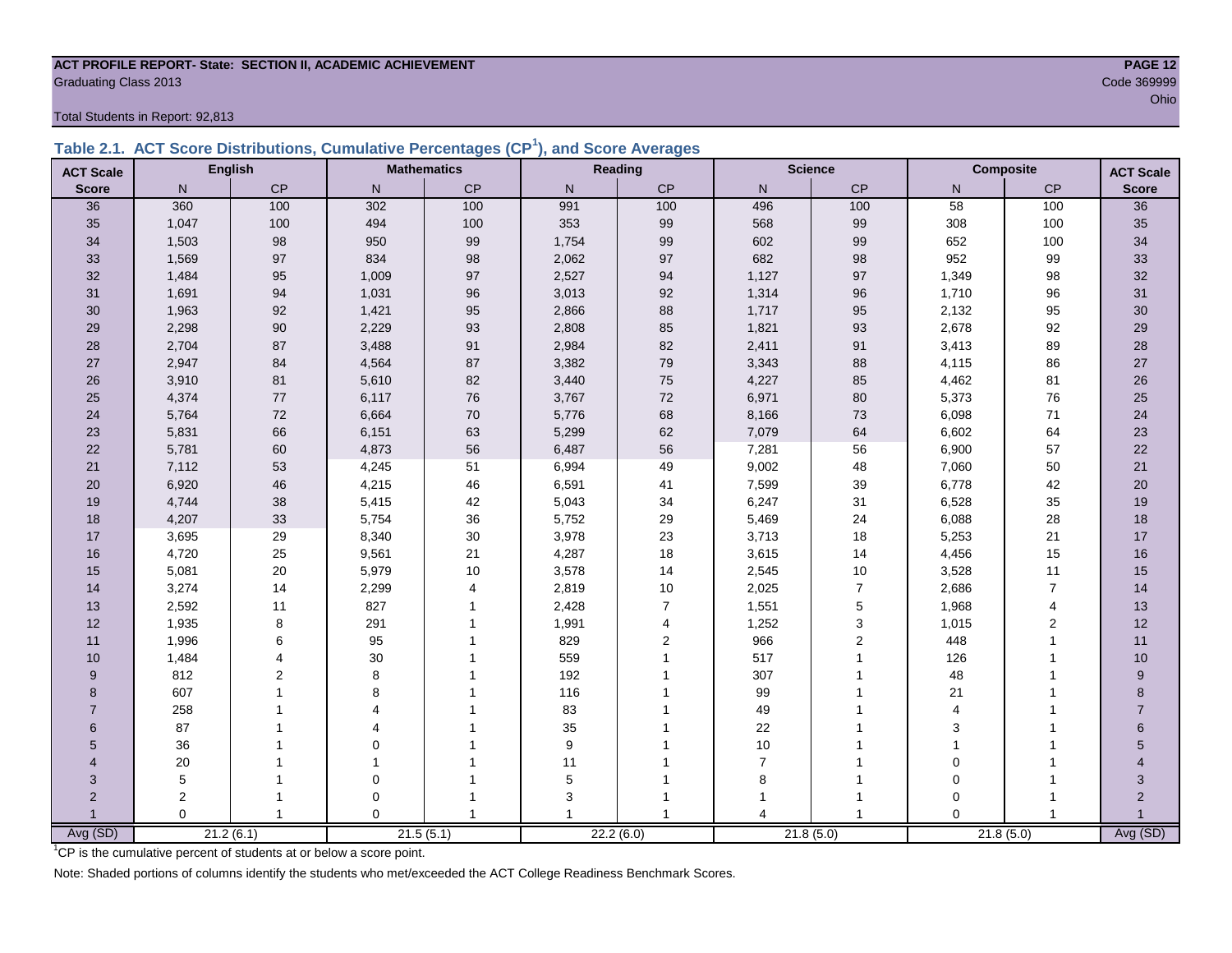#### **ACT PROFILE REPORT- State: SECTION II, ACADEMIC ACHIEVEMENT PAGE 13** Graduating Class 2013 Code 369999

#### Total Students in Report: 92,813

|                  |                         | <b>English</b> |                          |     | <b>Reading</b>         |                |                        |           | <b>Mathematics</b>    |           |                            |                |                        |           |                  |
|------------------|-------------------------|----------------|--------------------------|-----|------------------------|----------------|------------------------|-----------|-----------------------|-----------|----------------------------|----------------|------------------------|-----------|------------------|
|                  |                         |                |                          |     | <b>Social Studies/</b> |                |                        |           | <b>Pre/Elementary</b> |           | <b>Algebra/ Coordinate</b> |                | <b>Plane Geometry/</b> |           |                  |
| <b>ACT Scale</b> | <b>Usage/ Mechanics</b> |                | <b>Rhetorical Skills</b> |     | <b>Sciences</b>        |                | <b>Arts/Literature</b> |           | Algebra               |           | Geometry                   |                | <b>Trigonometry</b>    |           | <b>ACT Scale</b> |
| <b>Score</b>     | N.                      | <b>CP</b>      | N                        | CP  | N                      | <b>CP</b>      | $\mathsf{N}$           | <b>CP</b> | N                     | <b>CP</b> | N.                         | <b>CP</b>      | N.                     | <b>CP</b> | <b>Score</b>     |
| 18               | 3.435                   | 100            | 1.602                    | 100 | 2.985                  | 100            | 3.445                  | 100       | 3,908                 | 100       | 669                        | 100            | 916                    | 100       | 18               |
| 17               | 4,909                   | 96             | 932                      | 98  | 5,011                  | 97             | 4,528                  | 96        | 4,072                 | 96        | 1,099                      | 99             | 71                     | 99        | 17               |
| 16               | 3,546                   | 91             | 5,472                    | 97  | 5,237                  | 91             | 6.042                  | 91        | 4,216                 | 91        | 2.105                      | 98             | 3.824                  | 99        | 16               |
| 15               | 4.400                   | 87             | 6,278                    | 91  | 5,731                  | 86             | 6.895                  | 85        | 6,472                 | 87        | 5.110                      | 96             | 5.441                  | 95        | 15               |
| 14               | 5,772                   | 82             | 7.309                    | 85  | 6,872                  | 80             | 6.974                  | 77        | 6,514                 | 80        | 8.690                      | 90             | 8.578                  | 89        | 14               |
| 13               | 5,090                   | 76             | 8.636                    | 77  | 9,220                  | 72             | 7.466                  | 70        | 8,830                 | 73        | 10,395                     | 81             | 8.646                  | 80        | 13               |
| 12               | 7,094                   | 71             | 11,181                   | 67  | 9,393                  | 62             | 8,138                  | 62        | 10,432                | 63        | 10,787                     | 70             | 12,686                 | 70        | 12               |
| 11               | 10,837                  | 63             | 9,960                    | 55  | 9,786                  | 52             | 8.609                  | 53        | 8,174                 | 52        | 11,759                     | 58             | 10,438                 | 57        | 11               |
| 10               | 10,264                  | 51             | 9.416                    | 45  | 9,403                  | 42             | 8.770                  | 44        | 8,187                 | 43        | 12,954                     | 45             | 10,824                 | 45        | 10               |
| 9                | 9,097                   | 40             | 10,685                   | 35  | 8,952                  | 31             | 7,416                  | 34        | 7,199                 | 34        | 10,326                     | 32             | 11,869                 | 34        | 9                |
| 8                | 7,424                   | 31             | 7,539                    | 23  | 7,692                  | 22             | 8.435                  | 26        | 8,701                 | 27        | 9,286                      | 20             | 8.783                  | 21        | 8                |
| $\overline{7}$   | 6.988                   | 23             | 5.442                    | 15  | 6,201                  | 14             | 5.857                  | 17        | 9,080                 | 17        | 4,334                      | 10             | 4.902                  | 12        | $\overline{7}$   |
| 6                | 5,075                   | 15             | 3.183                    | 9   | 3,228                  | $\overline{7}$ | 4.611                  | 11        | 4,070                 | 8         | 2,371                      | 6              | 2,493                  | 6         | 6                |
| 5                | 4,214                   | 10             | 2.768                    | 6   | 1,813                  | 3              | 3,266                  | 6         | 1,972                 | 3         | 1,253                      | 3              | 1.430                  | 4         | 5                |
| 4                | 2,605                   | 5              | 1,558                    | 3   | 704                    |                | 1.649                  | 3         | 610                   | 1         | 780                        | $\overline{2}$ | 1.026                  | 2         | 4                |
| 3                | 1.490                   | 2              | 680                      | 1   | 339                    |                | 495                    | 1         | 283                   | 1         | 587                        | 1              | 445                    |           | 3                |
| $\overline{2}$   | 516                     | 1              | 155                      | 1   | 185                    |                | 201                    |           | 83                    | 1         | 54                         |                | 232                    |           | $\overline{2}$   |
|                  | 57                      | -1             | 17                       | 1   | 61                     |                | 16                     | -1        | 10                    | 1         | 254                        | 1              | 209                    | 1         |                  |
| Avg (SD)         | 10.6(3.8)               |                | 10.9(3.3)                |     | 11.4(3.4)              |                | 11.2(3.7)              |           | 11.2(3.5)             |           | 10.9(2.8)                  |                | 10.9(2.9)              |           | Avg (SD)         |

**Table 2.2. ACT Subscore Distributions, Cumulative Percentages (CP<sup>1</sup> ), and Subscore Averages**

 $1^{\circ}$ CP is the cumulative percent of students at or below a score point.

#### **Table 2.3. ACT Score Quartile Values**

| <b>Quartile</b>      | Enalish | <b>Mathematics</b> | Reading  | <b>Science</b>      | Composite |
|----------------------|---------|--------------------|----------|---------------------|-----------|
| Q3 (75th Percentile) | 25      | 25                 | 26       | 25                  | 25        |
| Q2 (50th Percentile) |         | <u>_</u>           | nr<br>∠∠ | $\sim$<br><u>__</u> | nn<br>--  |
| Q1 (25th Percentile) |         |                    |          | 19                  | 18        |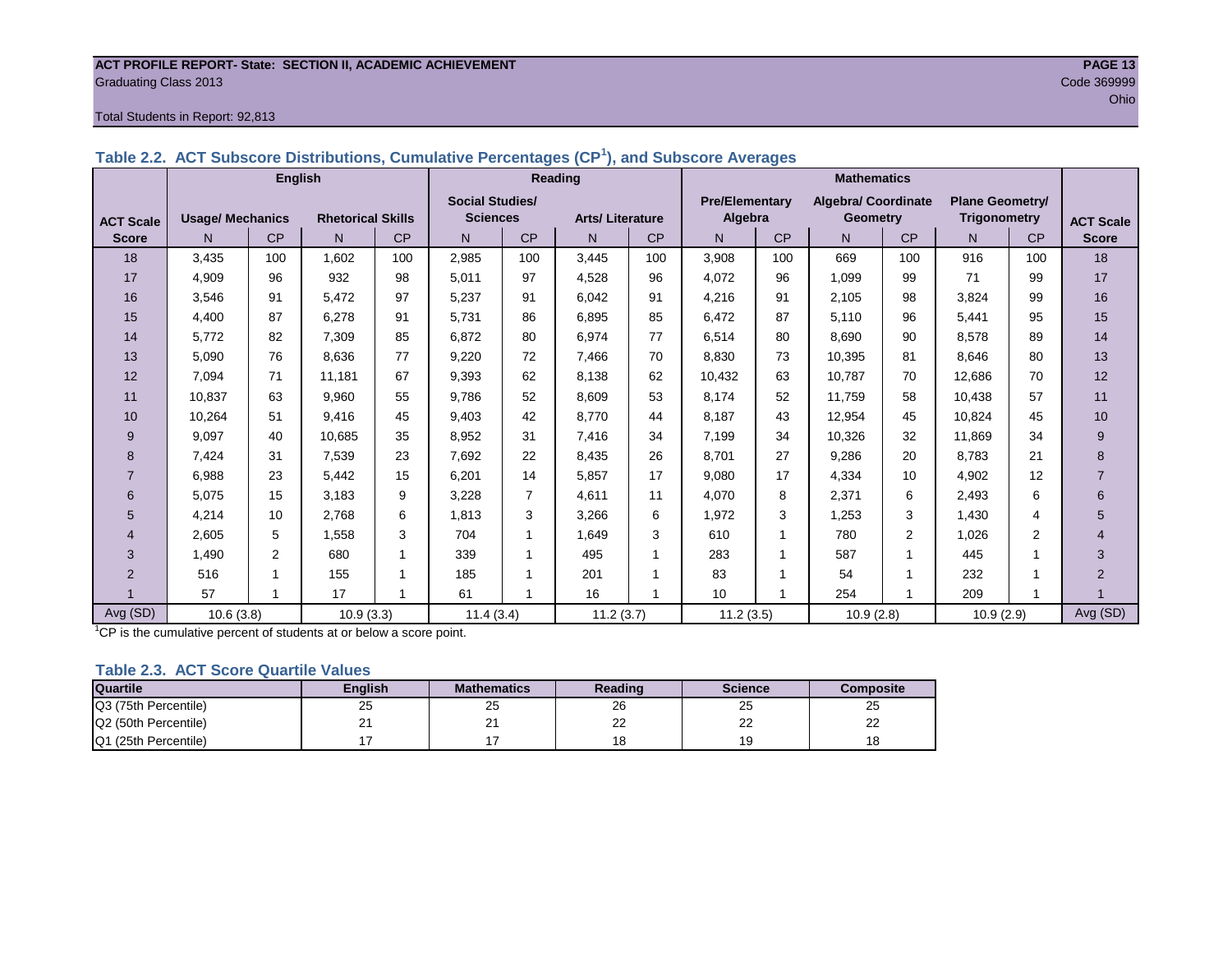#### **Table 2.4. Average ACT Composite Scores for Race/Ethnicity by Level of Preparation**

| <b>Student</b>  |                                 | <b>Number of Students</b> | <b>Percent Taking</b>     |                     | <b>Average ACT Composite Score</b> |
|-----------------|---------------------------------|---------------------------|---------------------------|---------------------|------------------------------------|
| <b>Group</b>    | <b>Race/Ethnicity</b>           | <b>Tested</b>             | Core or More <sup>1</sup> | <b>Core or More</b> | <b>Less Than Core</b>              |
|                 | <b>All Students</b>             | 92,813                    | 80                        | 22.5                | 19.1                               |
|                 | <b>Black/African American</b>   | 10,894                    | 73                        | 17.8                | 15.8                               |
|                 | American Indian/Alaska Native   | 211                       | 69                        | 21.0                | 17.1                               |
|                 | White                           | 67,959                    | 83                        | 23.2                | 20.0                               |
| <b>State</b>    | Hispanic/Latino                 | 3,378                     | 76                        | 21.1                | 17.9                               |
|                 | Asian                           | 1,816                     | 85                        | 24.8                | 20.8                               |
|                 | Native Hawaiian/Other Pac. Isl. | 71                        | 73                        | 22.0                | 16.7                               |
|                 | I Two or more races             | 3,515                     | 79                        | 21.5                | 18.8                               |
|                 | Prefer not/No Response          | 4,969                     | 62                        | 23.5                | 19.1                               |
|                 | <b>All Students</b>             | 1,799,243                 | 74                        | 21.7                | 18.7                               |
|                 | Black/African American          | 239,598                   | 69                        | 17.5                | 15.6                               |
|                 | American Indian/Alaska Native   | 14,217                    | 62                        | 19.1                | 16.5                               |
|                 | <b>White</b>                    | 1,034,712                 | 76                        | 22.9                | 20.0                               |
| <b>National</b> | Hispanic/Latino                 | 259,741                   | 72                        | 19.5                | 17.2                               |
|                 | Asian                           | 71,677                    | 81                        | 24.1                | 21.5                               |
|                 | Native Hawaiian/Other Pac. Isl. | 4,772                     | 71                        | 20.5                | 17.5                               |
|                 | Two or more races               | 64,221                    | 74                        | 21.9                | 19.2                               |
|                 | Prefer not/No Response          | 110,305                   | 58                        | 22.4                | 18.4                               |

<sup>1</sup>"Core or More" results correspond to students taking four or more years of English AND three or more years each of math, social studies, and natural science.

#### **Table 2.5. Average ACT Scores by Race/Ethnicity**

| <b>Student</b>  | <b>Race/Ethnicity</b>           |                | <b>Mathematics</b> | <b>Reading</b> | <b>Science</b> | <b>Composite</b> |
|-----------------|---------------------------------|----------------|--------------------|----------------|----------------|------------------|
| <b>Group</b>    |                                 | <b>English</b> |                    |                |                |                  |
|                 | <b>All Students</b>             | 21.2           | 21.5               | 22.2           | 21.8           | 21.8             |
|                 | <b>Black/African American</b>   | 16.0           | 17.4               | 17.4           | 17.5           | 17.2             |
|                 | American Indian/Alaska Native   | 18.7           | 19.5               | 20.1           | 20.0           | 19.7             |
|                 | White                           | 22.1           | 22.3               | 23.0           | 22.6           | 22.6             |
| <b>State</b>    | Hispanic/Latino                 | 19.4           | 20.1               | 20.7           | 20.4           | 20.3             |
|                 | Asian                           | 23.2           | 25.3               | 23.7           | 23.9           | 24.2             |
|                 | Native Hawaiian/Other Pac. Isl. | 19.7           | 20.8               | 20.2           | 20.5           | 20.4             |
|                 | Two or more races               | 20.1           | 20.5               | 21.4           | 21.0           | 20.9             |
|                 | Prefer not/No Response          | 20.9           | 21.3               | 22.3           | 21.6           | 21.7             |
|                 | <b>All Students</b>             | 20.2           | 20.9               | 21.1           | 20.7           | 20.9             |
|                 | Black/African American          | 15.7           | 17.2               | 17.0           | 16.9           | 16.9             |
|                 | American Indian/Alaska Native   | 16.6           | 18.2               | 18.3           | 18.3           | 18.0             |
|                 | White                           | 21.8           | 21.9               | 22.6           | 22.0           | 22.2             |
| <b>National</b> | Hispanic/Latino                 | 17.7           | 19.3               | 18.9           | 18.8           | 18.8             |
|                 | Asian                           | 22.5           | 25.0               | 22.9           | 23.1           | 23.5             |
|                 | Native Hawaiian/Other Pac. Isl. | 18.6           | 20.1               | 19.5           | 19.5           | 19.5             |
|                 | Two or more races               | 20.6           | 20.9               | 21.6           | 20.9           | 21.1             |
|                 | Prefer not/No Response          | 20.0           | 20.8               | 21.0           | 20.5           | 20.7             |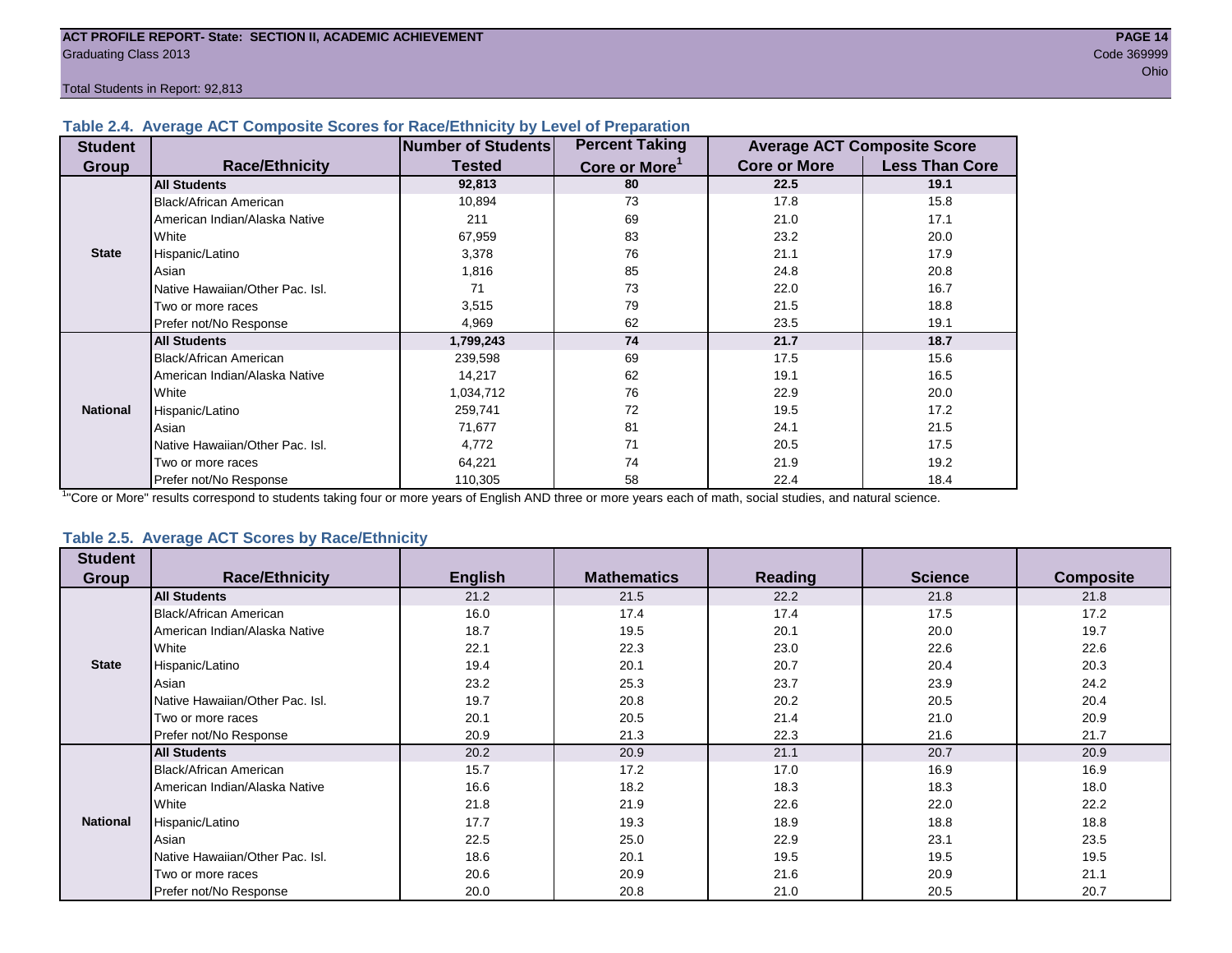#### **ACT PROFILE REPORT- State: SECTION II, ACADEMIC ACHIEVEMENT PAGE 15** Graduating Class 2013 Code 369999

Total Students in Report: 92,813

| <b>Student</b>  | <b>CRS</b> |         | <b>English</b> |         | <b>Mathematics</b> |         | Reading | <b>Science</b> |                |  |
|-----------------|------------|---------|----------------|---------|--------------------|---------|---------|----------------|----------------|--|
| Group           | Range      | N.      | %              | N       | %                  | N       | %       | N              | %              |  |
|                 | 33 to 36   | 4,479   | 5.             | 2,580   | 3                  | 5,160   | 6       | 2,348          | 3              |  |
|                 | 28 to 32   | 10.140  | 11             | 9.178   | 10                 | 14,198  | 15      | 8,390          | 9              |  |
|                 | 24 to 27   | 16,995  | 18             | 22,955  | 25                 | 16,365  | 18      | 22,707         | 24             |  |
| <b>State</b>    | 20 to 23   | 25,644  | 28             | 19,484  | 21                 | 25,371  | 27      | 30,961         | 33             |  |
|                 | 16 to 19   | 17,366  | 19             | 29.070  | 31                 | 19.060  | 21      | 19,044         | 21             |  |
|                 | 13 to 15   | 10,947  | 12             | 9,105   | 10                 | 8,825   | 10      | 6,121          |                |  |
|                 | 01 to 12   | 7.242   | 8              | 441     | 0                  | 3,834   | 4       | 3,242          |                |  |
|                 | 33 to 36   | 81,846  | 5              | 51,648  | 3                  | 89,731  | 5       | 36,033         | $\overline{2}$ |  |
|                 | 28 to 32   | 175,672 | 10             | 156,561 | 9                  | 239,643 | 13      | 138,865        | 8              |  |
|                 | 24 to 27   | 291.095 | 16             | 385,102 | 21                 | 277,723 | 15      | 364,600        | 20             |  |
| <b>National</b> | 20 to 23   | 447,398 | 25             | 343,822 | 19                 | 424,936 | 24      | 542,531        | 30             |  |
|                 | 16 to 19   | 327,718 | 18             | 590,816 | 33                 | 384.706 | 21      | 413,107        | 23             |  |
|                 | 13 to 15   | 242.064 | 13             | 258.384 | 14                 | 240.069 | 13      | 183,840        | 10             |  |
|                 | 01 to 12   | 233,450 | 13             | 12,910  |                    | 142,435 | 8       | 120,267        |                |  |

#### **Table 2.6. Percent of Students in College Readiness Standards (CRS) Score Ranges**

#### **Table 2.7. Average ACT Scores by Gender**

| <b>Student Group</b> | <b>Gender</b> |         |         | <b>Average ACT Scores</b> |             |         |         |           |  |  |  |  |
|----------------------|---------------|---------|---------|---------------------------|-------------|---------|---------|-----------|--|--|--|--|
|                      |               | N       | Percent | Enalish                   | Mathematics | Reading | Science | Composite |  |  |  |  |
|                      | Males         | 42,822  | 46      | 21.0                      | 22.3        | 22.2    | 22.5    | 22.1      |  |  |  |  |
| <b>State</b>         | Females       | 49,842  | 54      | 21.4                      | 20.9        | 22.2    | 21.2    | 21.6      |  |  |  |  |
|                      | Missing       | 149     |         | 16.1                      | 18.0        | 17.8    | 18.0    | 17.6      |  |  |  |  |
|                      | Males         | 835,431 | 46      | 19.8                      | 21.4        | 20.9    | 21.2    | 20.9      |  |  |  |  |
| <b>National</b>      | Females       | 954,919 | 53      | 20.6                      | 20.5        | 21.4    | 20.4    | 20.9      |  |  |  |  |
|                      | Missing       | 8,893   | 0       | 16.1                      | 18.2        | 17.6    | 17.7    | 17.5      |  |  |  |  |

#### **Table 2.8. Percent of Students Who Met College Readiness Benchmark Scores by Gender**

| <b>Student Group</b> | <b>Gender</b> |         | Met                |         |         |          |
|----------------------|---------------|---------|--------------------|---------|---------|----------|
|                      |               | English | <b>Mathematics</b> | Reading | Science | All Four |
| <b>State</b>         | Males         | 70      | 55                 | 51      | 50      | 35       |
|                      | Females       | 70      | 45                 | 51      | 39      | 28       |
|                      | Males         | 62      | 47                 | 43      | 40      | 29       |
| <b>National</b>      | Females       | 67      | 4 <sup>1</sup>     | 45      | 33      | 24       |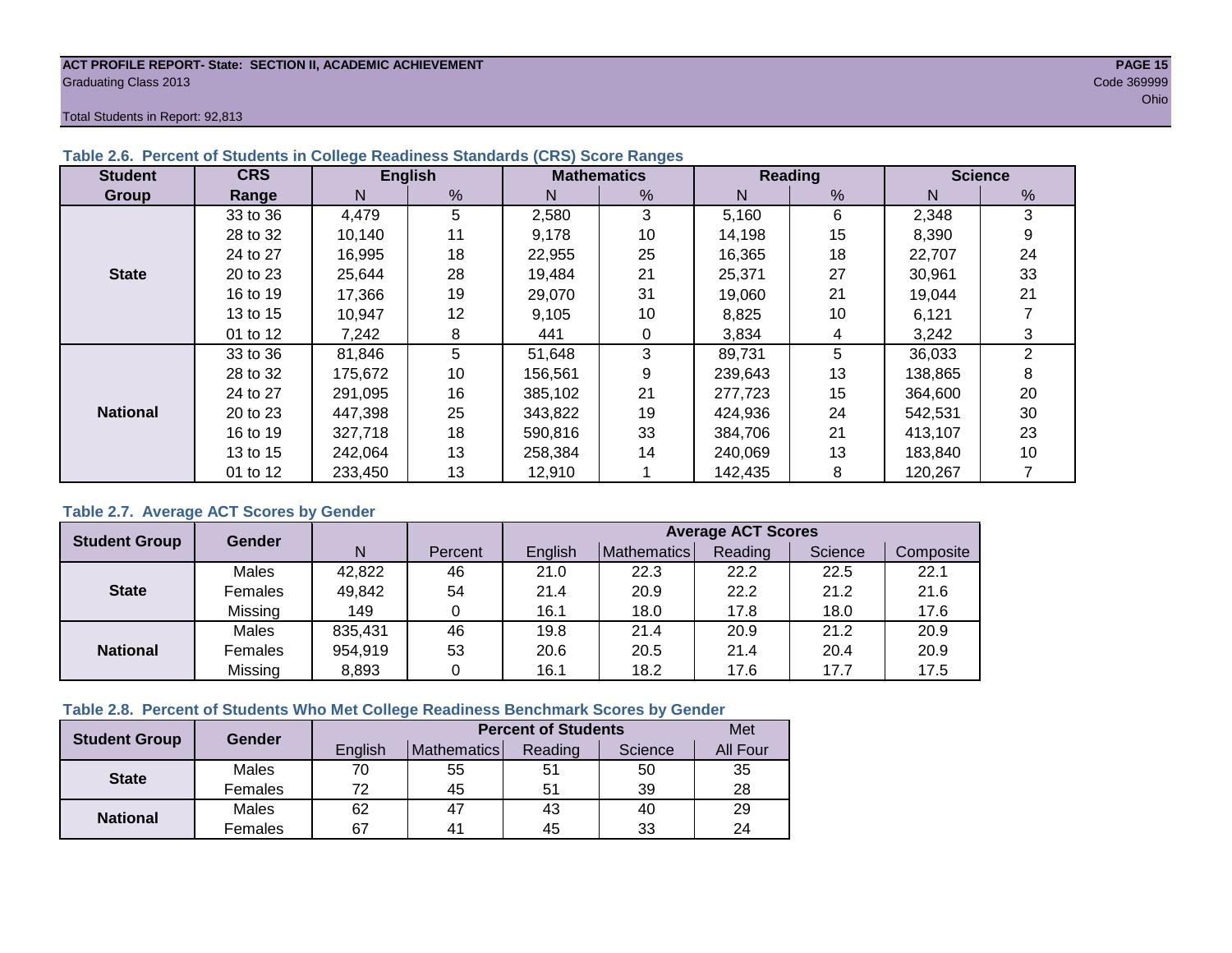#### **ACT PROFILE REPORT- State: SECTION II, ACADEMIC ACHIEVEMENT PAGE 16** Graduating Class 2013 Code 369999

#### Total Students in Report: 92,813

| <b>Student</b>  | <b>Curriculum</b>                                                        | N        |       | <b>English</b> | <b>Mathematics</b> |      | Reading |      | <b>Science</b> |      | <b>Composite</b> |      |
|-----------------|--------------------------------------------------------------------------|----------|-------|----------------|--------------------|------|---------|------|----------------|------|------------------|------|
| Group           | Taken'                                                                   |          | CRB % | Avg            | CRB %              | Avg  | CRB %   | Avg  | CRB %          | Avg  | CRB $\%^4$       | Avg  |
|                 | Core or More <sup>2</sup>                                                | 74,674   | 77    | 22.0           | 56                 | 22.3 | 56      | 22.9 | 49             | 22.4 | 36               | 22.5 |
| <b>State</b>    | Less than Core                                                           | 14,915   | 51    | 18.2           | 24                 | 18.8 | 33      | 19.7 | 23             | 19.4 | 13               | 19.1 |
|                 | Missing <sup>3</sup>                                                     | 3,224    | 35    | 15.8           | 17                 | 17.6 | 28      | 18.4 | 20             | 18.3 |                  | 17.7 |
|                 | Core or More                                                             | ,322,739 | 71    | 21.2           | 50                 | 21.7 | 50      | 22.0 | 42             | 21.5 | 31               | 21.7 |
| <b>National</b> | Less than Corel                                                          | 396.592  | 48    | 17.8           | 27                 | 18.9 | 30      | 19.0 | 22             | 18.8 | 14               | 18.7 |
|                 | Missing                                                                  | 79,912   | 36    | 16.0           | 19                 | 17.8 | 24      | 17.5 | 17             | 17.7 | 10               | 17.4 |
|                 | "Curriculum Token" reflecte overall bigh school ourriculum in this toble |          |       |                |                    |      |         |      |                |      |                  |      |

**Table 2.9. College Readiness Benchmark (CRB) Percent and Average ACT Scores by Overall High School Curriculum**

"Curriculum Taken" reflects overall high school curriculum in this table.

 $^2$  "Core or More" results correspond to students taking four or more years of English AND three or more years each of math, social studies, and natural science.

 $3$  Zero years or no coursework information reported in one or more content areas.

 $4$  Composite CRB% results reflect students who met all four subject-area benchmarks.

|  |  |  |  |  | Table 2.10. College Readiness Benchmark (CRB) Percent and Average ACT Scores by Content-Specific Curriculum |
|--|--|--|--|--|-------------------------------------------------------------------------------------------------------------|
|--|--|--|--|--|-------------------------------------------------------------------------------------------------------------|

| <b>Student</b>  | Curriculum                    |          | <b>English</b> |      | <b>Mathematics</b> |       |      | <b>Reading</b> |       |      | <b>Science</b> |       |      |
|-----------------|-------------------------------|----------|----------------|------|--------------------|-------|------|----------------|-------|------|----------------|-------|------|
| Group           | $\mathsf{Taken}^{\mathsf{T}}$ |          | CRB %          | Avg  | N                  | CRB % | Avg  | N              | CRB % | Avg  | N              | CRB % | Avg  |
|                 | Core or More <sup>2</sup>     | 88,208   | 73             | 21.4 | 86,261             | 52    | 21.9 | 85,598         | 52    | 22.4 | 80,397         | 48    | 22.3 |
| <b>State</b>    | Less than Corel               | ,629     | 49             | 17.6 | 3,407              |       | 16.9 | 4,182          | 41    | 20.9 | 9,391          | 16    | 18.6 |
|                 | Missing®                      | 2,976    | 35             | 16.0 | 3.145              | 17    | 17.7 | 3,033          | 29    | 18.5 | 3,025          | 21    | 18.4 |
|                 | Core or More                  | ,646,286 | 67             | 20.6 | 648,697            | 46    | 21.3 | .554,990       | 46    | 21.5 | ,506,965       | 40    | 21.3 |
| <b>National</b> | Less than Core                | 84,048   | 36             | 15.9 | 77,906             |       | 16.3 | 171,617        | 32    | 19.1 | 218,267        | 17    | 18.0 |
|                 | Missing                       | 68,909   | 38             | 16.4 | 72,640             | 20    | 17.9 | 72,636         | 25    | 17.7 | 74,011         | 18    | 17.8 |

<sup>1</sup>"Curriculum Taken" reflects content-specific curriculum in this table.

<sup>2</sup> "Core or More" results correspond to students taking four or more years of English or three or more years of math, social studies, or natural science, respectively. For instance, Reading "Core or More" results correspond to students taking three or more years of social studies, regardless of courses taken in other content areas.

 $3$  Zero years or no coursework information reported in the specified content area.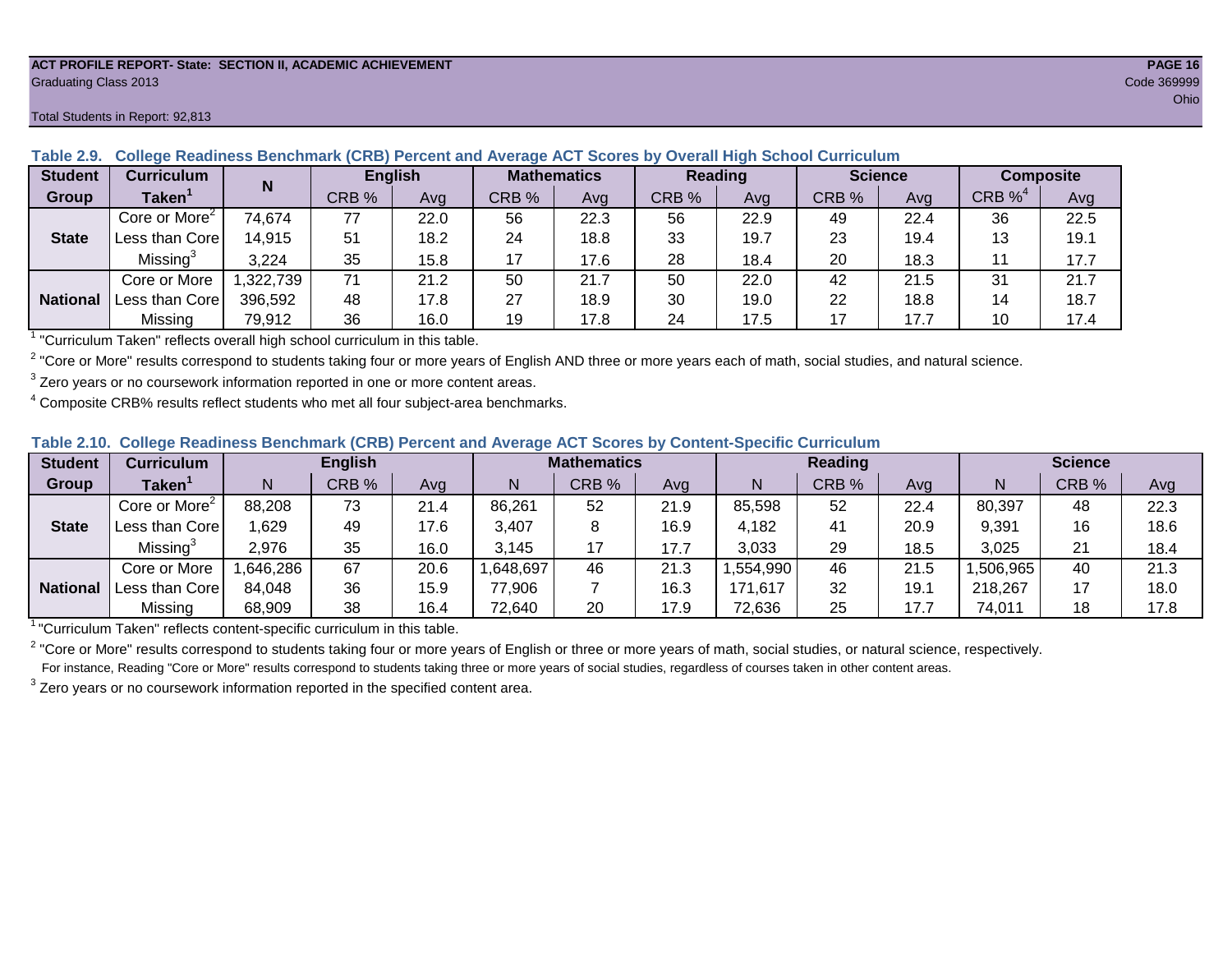## Section III College Readiness and the Impact of Course Rigor

Beginning with the Graduating Class of 2013, all students whose scores are college reportable, both standard and extended time tests, are now included. Also beginning with the 2013 Graduating Class data, College Readiness Benchmarks for Reading and Science were updated to reflect the most recent college coursework research.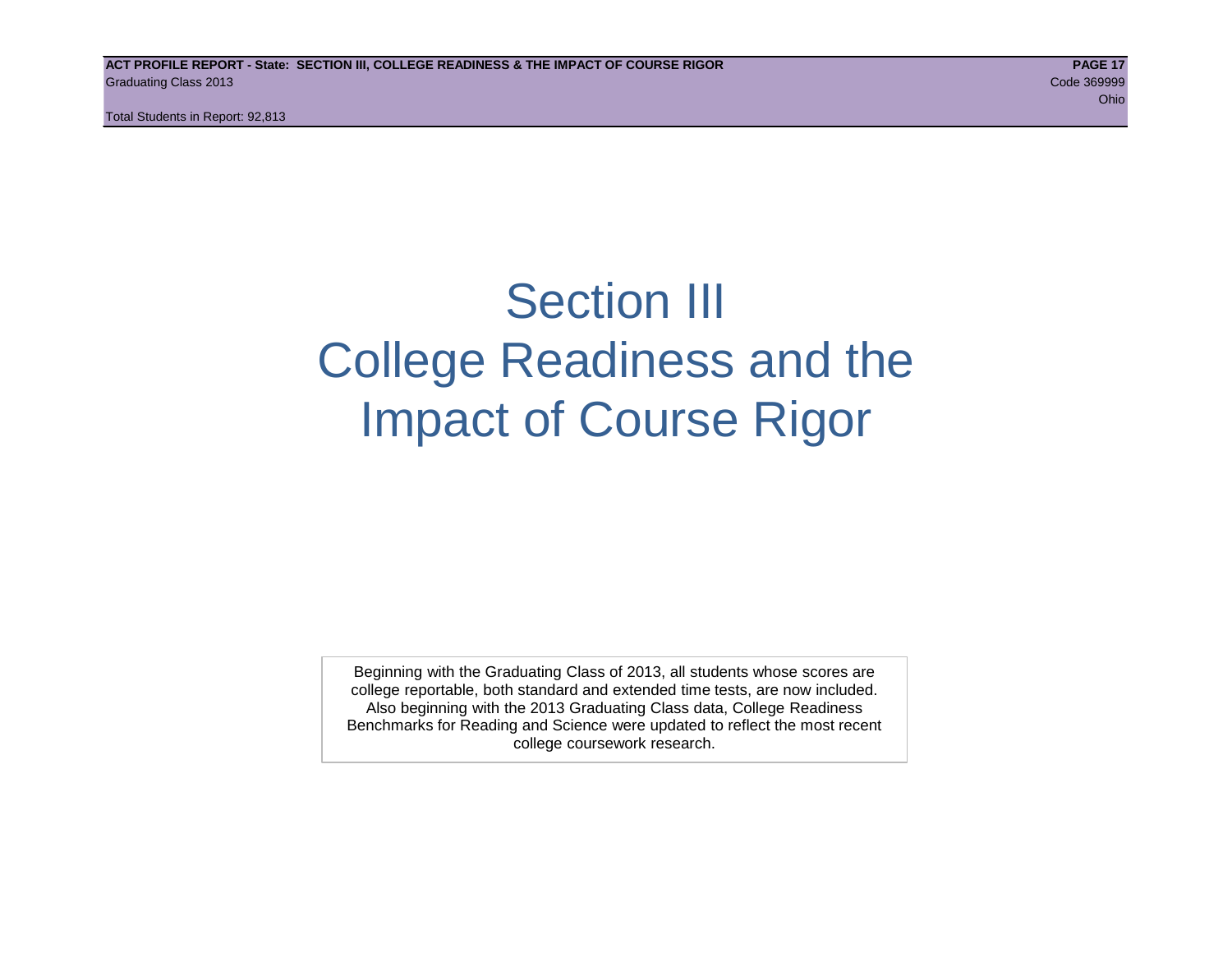#### **ACT PROFILE REPORT - State: SECTION III, COLLEGE READINESS & THE IMPACT OF COURSE RIGOR PAGE 18** Graduating Class 2013 Code 369999

Total Students in Report: 92,813

#### **Figure 3.1. Percent of Students Who Met ACT College Readiness Benchmark Scores by Race/Ethnicity: ENGLISH**



ACT English Benchmark Score = **18**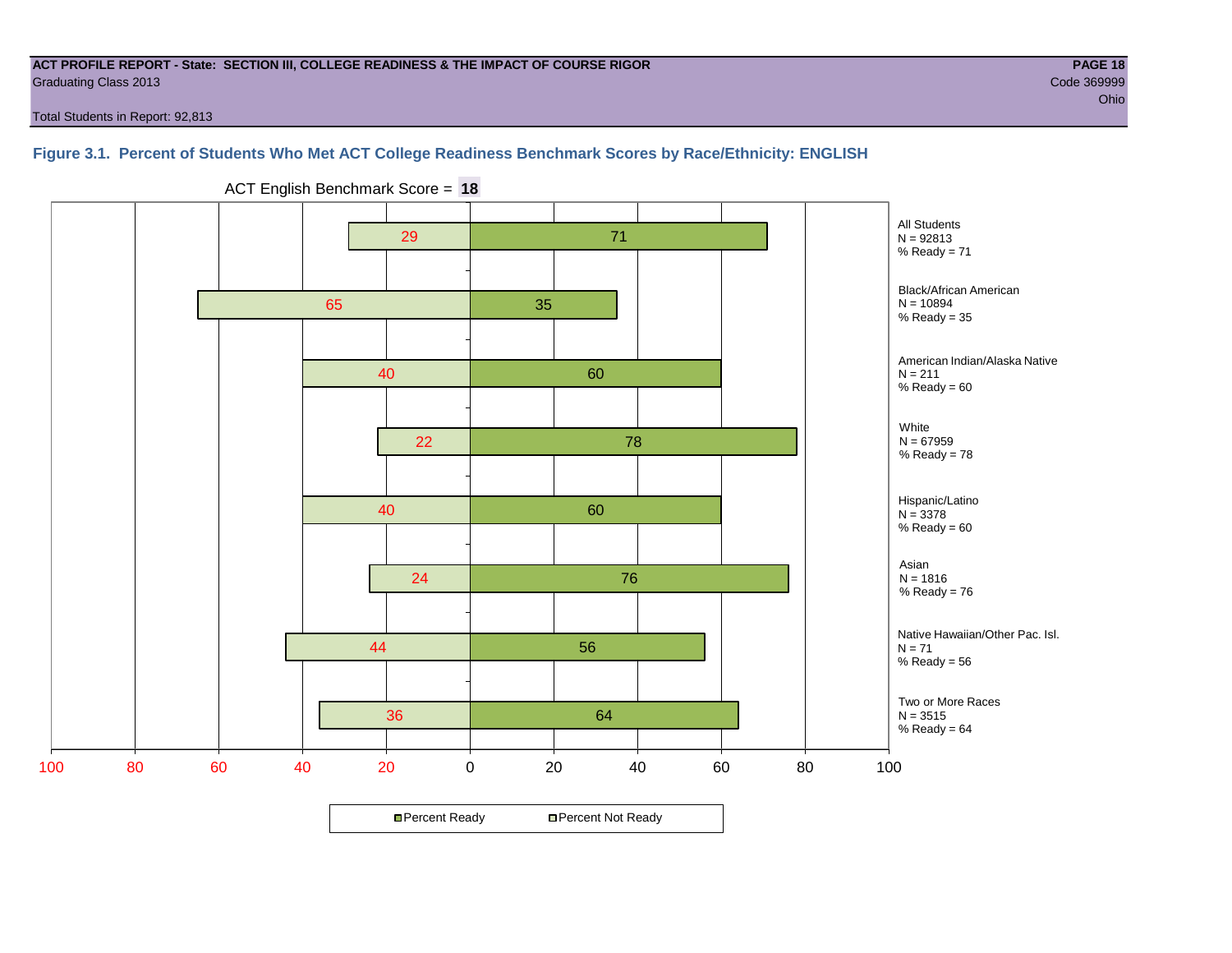#### **ACT PROFILE REPORT - State: SECTION III, COLLEGE READINESS & THE IMPACT OF COURSE RIGOR PAGE 19** Graduating Class 2013 Code 369999

Total Students in Report: 92,813

#### **Figure 3.2. Percent of Students Who Met ACT College Readiness Benchmark Scores by Race/Ethnicity: MATHEMATICS**



ACT Mathematics Benchmark Score = **22**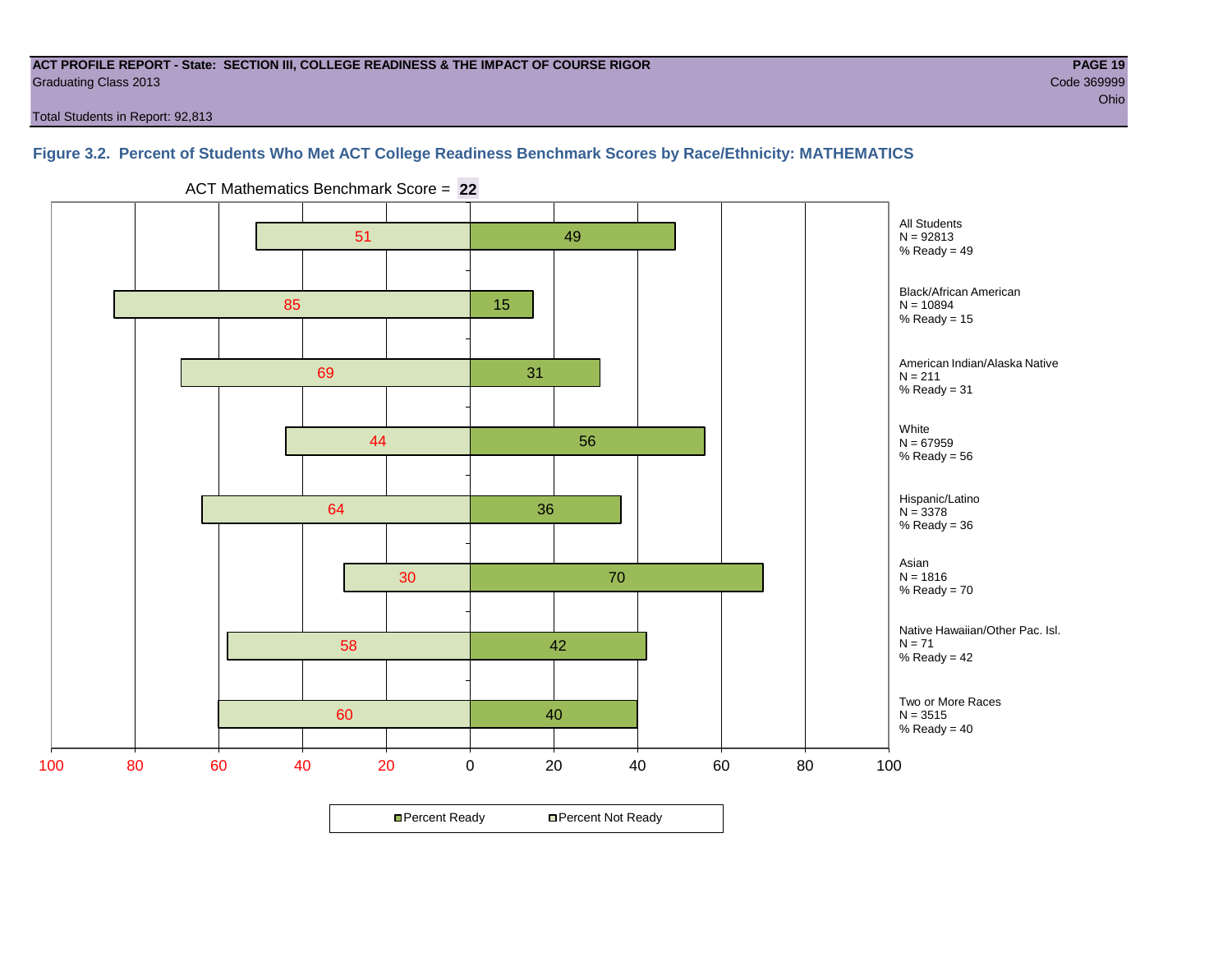#### **ACT PROFILE REPORT - State: SECTION III, COLLEGE READINESS & THE IMPACT OF COURSE RIGOR PAGE 20** Graduating Class 2013 Code 369999

Total Students in Report: 92,813

#### **Figure 3.3. Percent of Students Who Met ACT College Readiness Benchmark Scores by Race/Ethnicity: READING**



ACT Reading Benchmark Score = **22**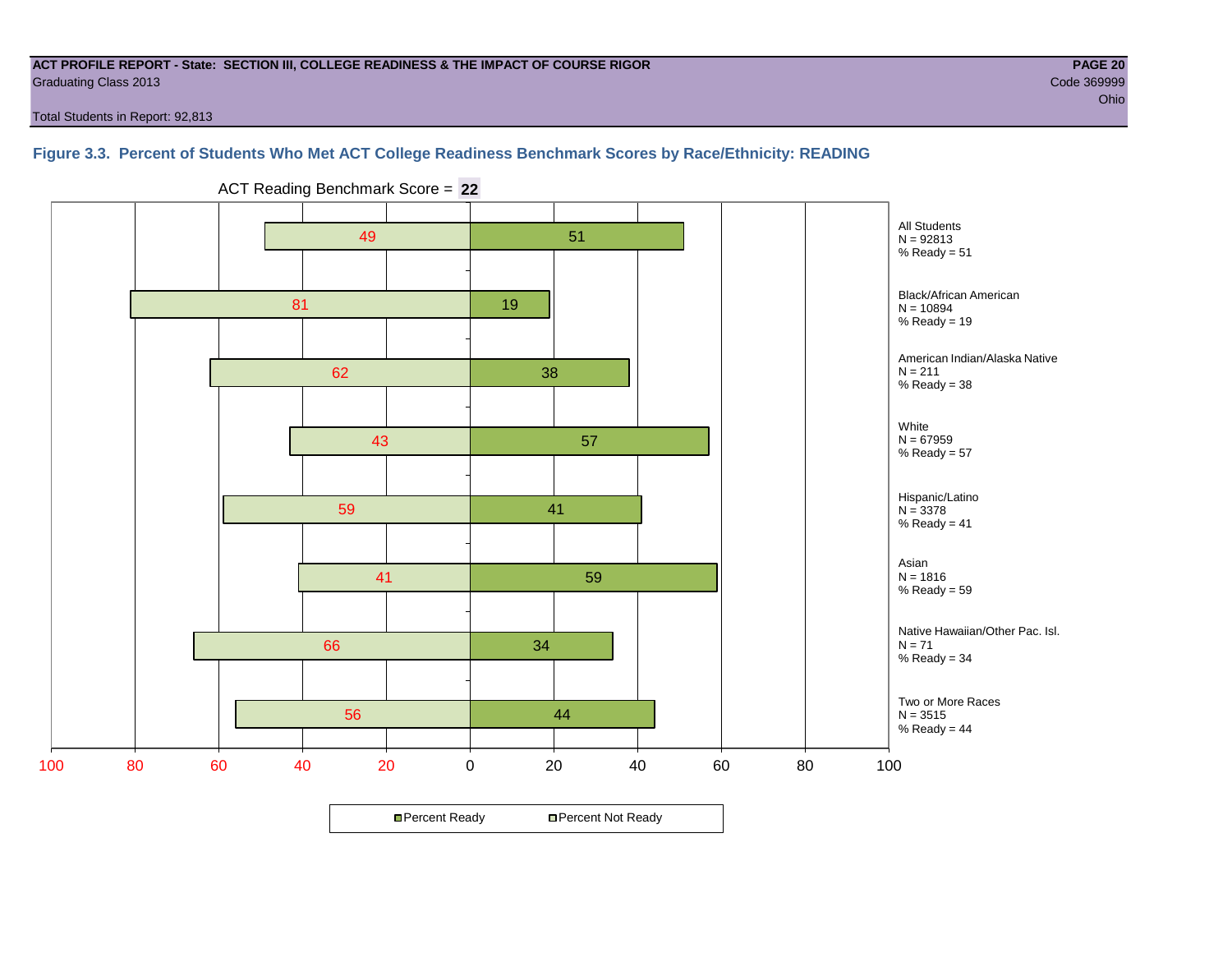#### **ACT PROFILE REPORT - State: SECTION III, COLLEGE READINESS & THE IMPACT OF COURSE RIGOR PAGE 21** Graduating Class 2013 Code 369999

Total Students in Report: 92,813

#### **Figure 3.4. Percent of Students Who Met ACT College Readiness Benchmark Scores by Race/Ethnicity: SCIENCE**



ACT Science Benchmark Score = **23**

**□ Percent Ready DPercent Not Ready**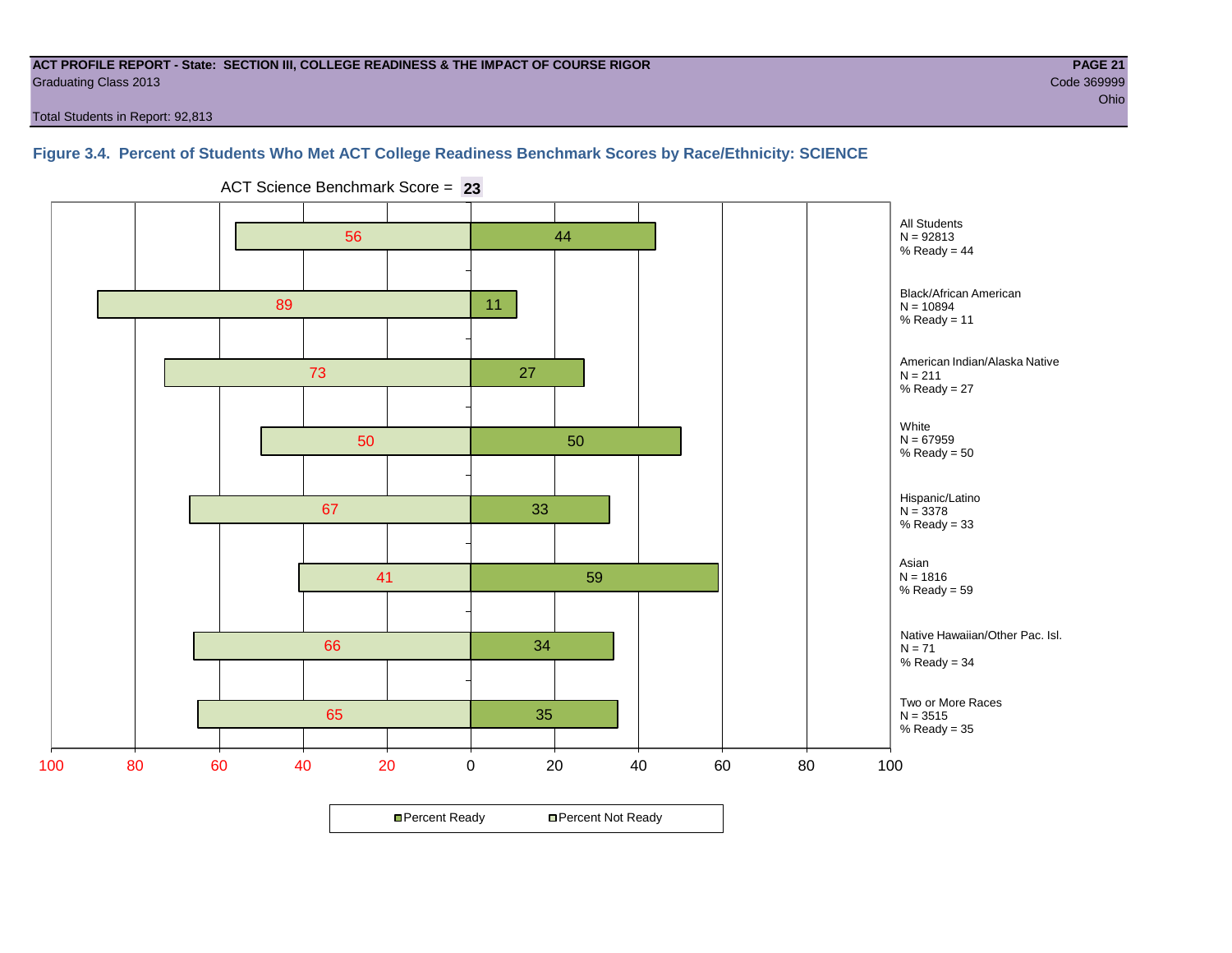#### **ACT PROFILE REPORT - State: SECTION III, COLLEGE READINESS & THE IMPACT OF COURSE RIGOR PAGE 22** Graduating Class 2013 Code 369999

Total Students in Report: 92,813

**Figure 3.5. Percent of Students Who Met ACT College Readiness Benchmark Scores by Race/Ethnicity: ALL FOUR**

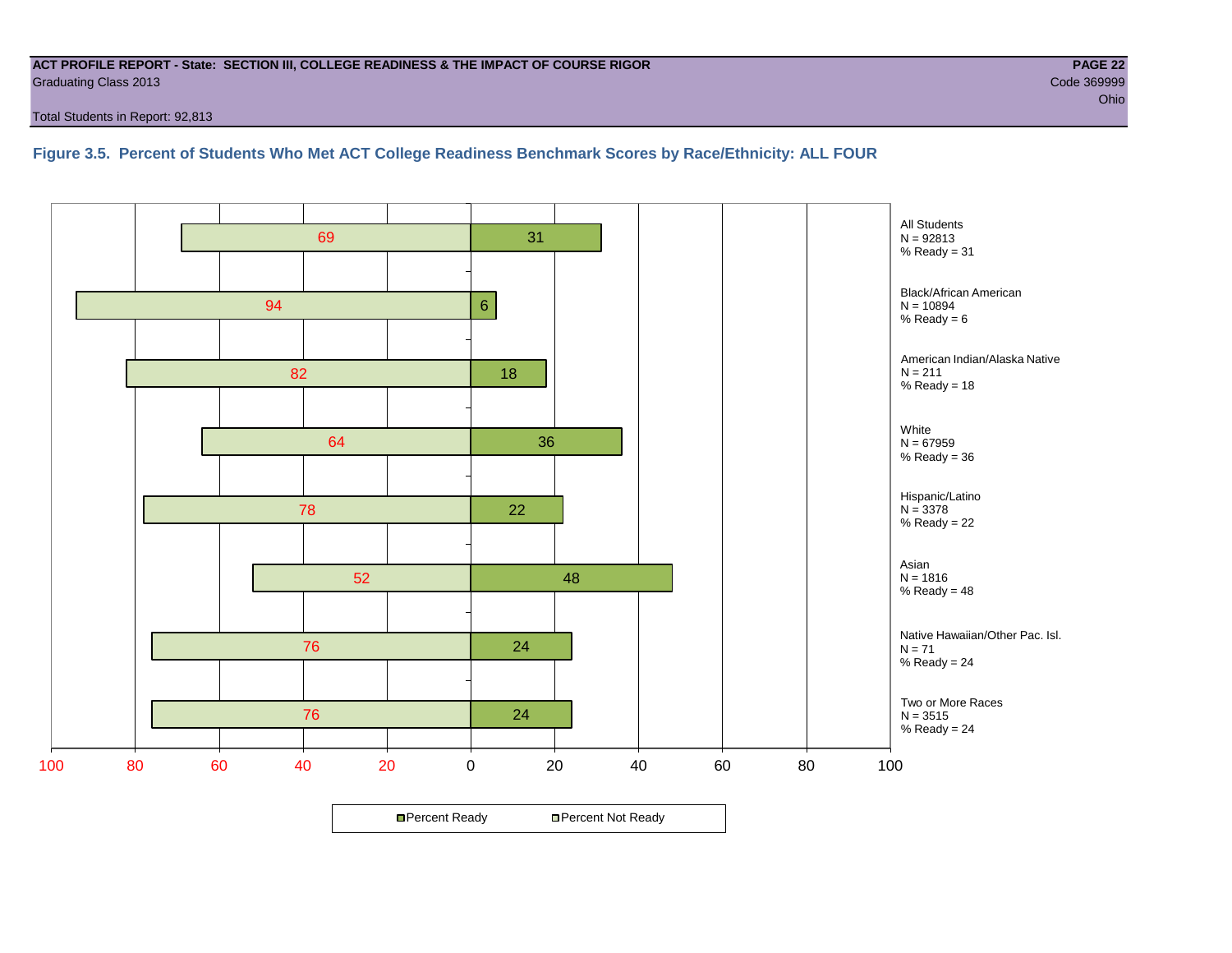#### **ACT PROFILE REPORT - State: SECTION III, COLLEGE READINESS & THE IMPACT OF COURSE RIGOR PAGE 23** Graduating Class 2013 Code 369999

Total Students in Report: 92,813

**Table 3.1. Average ACT Scores and Average ACT Score Changes by Common Course Patterns**

| <b>Course Pattern</b>                            |        |                | <b>All Students</b> |                     |              |                | <b>Males</b> |                          | <b>Females</b> |                |            |                        |
|--------------------------------------------------|--------|----------------|---------------------|---------------------|--------------|----------------|--------------|--------------------------|----------------|----------------|------------|------------------------|
|                                                  |        |                | <b>ACT</b>          | <b>Course Value</b> |              |                | <b>ACT</b>   | <b>Course Value</b>      |                |                | <b>ACT</b> | <b>Course Value</b>    |
| <b>ENGLISH COURSE PATTERN</b>                    | N.     | Percent        | English             | Added <sup>1</sup>  | N            | Percent        | English      | Added <sup>1</sup>       | $\mathsf{N}$   | Percent        | English    | Added <sup>1</sup>     |
| Eng 9, Eng 10, Eng 11, Eng 12, & Other English   | 22,528 | 24             | 22.4                | 4.8                 | 9,462        | 22             | 22.2         | 4.7                      | 13,052         | 26             | 22.5       | 4.7                    |
| Eng 9, Eng 10, Eng 11, Eng 12                    | 65,680 | 71             | 21.1                | 3.5                 | 30,922       | 72             | 21.0         | 3.5                      | 34,672         | 70             | 21.2       | 3.4                    |
| Less than 4 years of English                     | 1.629  | 2              | 17.6                |                     | 802          | 2              | 17.5         | $\mathbf{r}$             | 802            | 2              | 17.8       |                        |
| Zero years / no English courses reported         | 2,976  | 3              | 16.0                |                     | 1,636        | $\overline{4}$ | 15.9         | $\blacksquare$           | 1,316          | 3              | 16.1       |                        |
|                                                  |        |                | <b>ACT</b>          | <b>Course Value</b> |              |                | <b>ACT</b>   | <b>Course Value</b>      |                |                | <b>ACT</b> | <b>Course Value</b>    |
| <b>MATHEMATICS COURSE PATTERN</b>                | N.     | Percent        | Math                | Added <sup>1</sup>  | $\mathsf{N}$ | Percent        | Math         | Added <sup>1</sup>       | $\mathsf{N}$   | Percent        | Math       | A d d e d <sup>1</sup> |
| Alg 1, Alg 2, Geom, Trig, & Calc                 | 5,338  | 6              | 24.4                | 7.5                 | 2,568        | 6              | 25.1         | 8.0                      | 2,760          | 6              | 23.8       | 7.1                    |
| Alg 1, Alg 2, Geom, Trig, & Other Adv Math       | 7,542  | 8              | 22.1                | 5.2                 | 3,016        | $\overline{7}$ | 22.6         | 5.5                      | 4,514          | 9              | 21.7       | 5.0                    |
| Alg 1, Alg 2, Geom, & Trig                       | 5,410  | 6              | 20.2                | 3.3                 | 2,469        | 6              | 20.6         | 3.5                      | 2,928          | 6              | 19.9       | 3.2                    |
| Alg 1, Alg 2, Geom, & Other Adv Math             | 16,590 | 18             | 20.4                | 3.5                 | 6,464        | 15             | 20.8         | 3.7                      | 10,108         | 20             | 20.1       | 3.4                    |
| Other comb of 4 or more years of Math            | 34,048 | 37             | 24.2                | 7.3                 | 17,547       | 41             | 24.9         | 7.8                      | 16,490         | 33             | 23.5       | 6.8                    |
| Alg 1, Alg 2, & Geom                             | 12,991 | 14             | 17.7                | 0.8                 | 5,501        | 13             | 18.0         | 0.9                      | 7,456          | 15             | 17.4       | 0.7                    |
| Other comb of 3 or 3.5 years of Math             | 4.342  | 5              | 20.5                | 3.6                 | 2,059        | 5              | 20.9         | 3.8                      | 2,277          | 5              | 20.2       | 3.5                    |
| Less than 3 years of Math                        | 3,407  | $\overline{4}$ | 16.9                |                     | 1,487        | 3              | 17.1         | $\tilde{\phantom{a}}$    | 1,902          | $\overline{4}$ | 16.7       |                        |
| Zero years / no Math courses reported            | 3,145  | 3              | 17.7                |                     | 1,711        | $\overline{4}$ | 18.1         | $\overline{\phantom{a}}$ | 1,407          | 3              | 17.2       |                        |
|                                                  |        |                | <b>ACT</b>          | <b>Course Value</b> |              |                | <b>ACT</b>   | <b>Course Value</b>      |                |                | <b>ACT</b> | <b>Course Value</b>    |
| <b>I</b> SOCIAL SCIENCE COURSE PATTERN           | N      | Percent        | Reading             | Added <sup>1</sup>  | $\mathsf{N}$ | Percent        | Reading      | Added <sup>1</sup>       | $\mathsf{N}$   | Percent        | Reading    | Added <sup>1</sup>     |
| US Hist, World Hist, Am Gov, & Other Hist        | 5,252  | 6              | 23.0                | 2.1                 | 2,796        | $\overline{7}$ | 23.1         | 2.5                      | 2,451          | 5              | 22.9       | 1.7                    |
| Other comb of 4 or more years Social Science     | 43,956 | 47             | 22.9                | 2.0                 | 20,315       | 47             | 22.9         | 2.3                      | 23,617         | 47             | 22.9       | 1.7                    |
| US Hist, World Hist, & Am Gov                    | 10,778 | 12             | 20.5                | $-0.4$              | 4,994        | 12             | 20.7         | 0.1                      | 5,760          | 12             | 20.3       | $-0.9$                 |
| Other comb of 3 or 3.5 years of Social Science   | 25,612 | 28             | 22.2                | 1.3                 | 11,063       | 26             | 22.3         | 1.7                      | 14,502         | 29             | 22.2       | 1.0                    |
| Less than 3 years of Social Science              | 4,182  | 5              | 20.9                |                     | 1,990        | 5              | 20.6         | $\blacksquare$           | 2,169          | $\overline{4}$ | 21.2       |                        |
| Zero years / no Social Science courses reported  | 3.033  | 3              | 18.5                |                     | 1,664        | $\overline{4}$ | 18.6         | $\overline{\phantom{a}}$ | 1,343          | 3              | 18.5       |                        |
|                                                  |        |                | <b>ACT</b>          | <b>Course Value</b> |              |                | <b>ACT</b>   | <b>Course Value</b>      |                |                | <b>ACT</b> | <b>Course Value</b>    |
| <b>I</b> NATURAL SCIENCE COURSE PATTERN          | N.     | Percent        | Science             | Added <sup>1</sup>  | N            | Percent        | Science      | Added <sup>1</sup>       | N              | Percent        | Science    | A d d e d <sup>1</sup> |
| Gen Sci <sup>2</sup> , Bio, Chem, & Phys         | 47,760 | 51             | 23.2                | 4.6                 | 23,259       | 54             | 23.9         | 5.1                      | 24,456         | 49             | 22.5       | 4.1                    |
| Bio, Chem, Phys                                  | 5,374  | 6              | 25.2                | 6.6                 | 2,703        | 6              | 25.8         | 7.0                      | 2,670          | 5              | 24.5       | 6.1                    |
| Gen Sci <sup>2</sup> , Bio, Chem                 | 25,308 | 27             | 20.3                | 1.7                 | 9,877        | 23             | 20.6         | 1.8                      | 15,386         | 31             | 20.1       | 1.7                    |
| Other comb of 3 years of Natural Science         | 1,955  | 2              | 19.2                | 0.6                 | 1,105        | 3              | 19.8         | 1.0                      | 842            | 2              | 18.5       | 0.1                    |
| Less than 3 years of Natural Science             | 9,391  | 10             | 18.6                |                     | 4,221        | 10             | 18.8         |                          | 5,144          | 10             | 18.4       |                        |
| Zero years / no Natural Science courses reported | 3,025  | 3              | 18.4                |                     | 1,657        | $\overline{4}$ | 18.8         | $\sim$                   | 1,344          | 3              | 18.0       |                        |

<sup>1</sup>Course value added is defined as the average ACT score change compared to course sequences in which students took

less than four years of English or less than three years of Mathematics, Social Science or Natural Science.

<sup>2</sup>Includes General, Physical and Earth Sciences.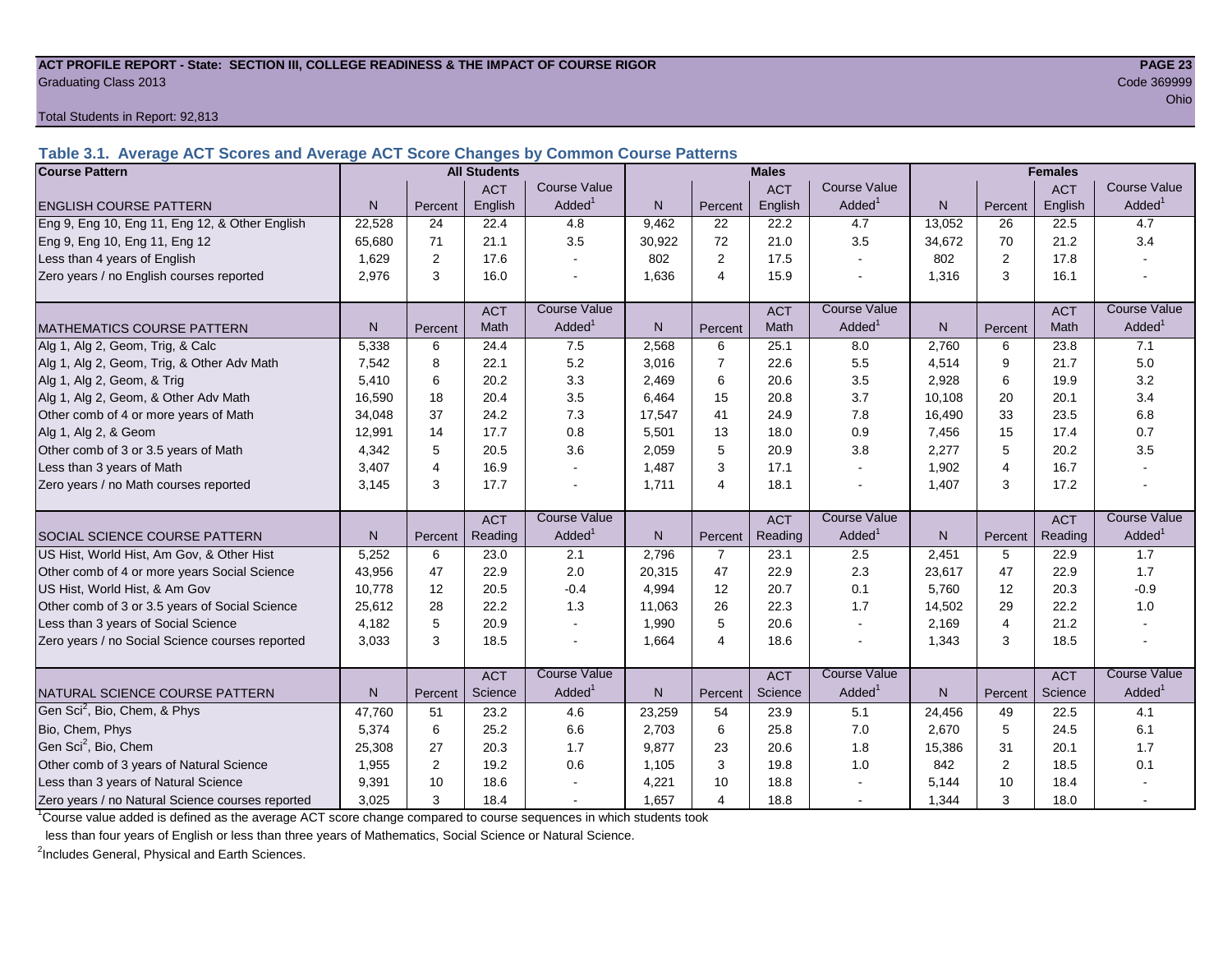## ACT PROFILE REPORT - State: SECTION III, COLLEGE READINESS & THE IMPACT OF COURSE RIGOR **PAGE 24** Graduating Class 2013 Code 369999

ohio and the contract of the contract of the contract of the contract of the contract of the contract of the contract of the contract of the contract of the contract of the contract of the contract of the contract of the c

Total Students in Report: 92,813

#### **Table 3.2. College Readiness Percents by Common Course Patterns**

| <b>Course Pattern</b>                            |              |                         | <b>State</b> |                  |              |                       | <b>National</b> |                  |
|--------------------------------------------------|--------------|-------------------------|--------------|------------------|--------------|-----------------------|-----------------|------------------|
|                                                  |              | <b>Percent Taking</b>   | Avg ACT      | Percent Who Met  |              | <b>Percent Taking</b> | Avg ACT         | Percent Who Met  |
| <b>ENGLISH COURSE PATTERN</b>                    | $\mathsf{N}$ | Pattern                 | English      | <b>Benchmark</b> | N            | Pattern               | English         | <b>Benchmark</b> |
| Eng 9, Eng 10, Eng 11, Eng 12, & Other English   | 22,528       | 24                      | 22.4         | 78               | 380,375      | 21                    | 21.6            | 73               |
| Eng 9, Eng 10, Eng 11, Eng 12                    | 65,680       | 71                      | 21.1         | 71               | 1,265,911    | 70                    | 20.3            | 65               |
| Less than 4 years of English                     | 1,629        | 2                       | 17.6         | 49               | 84,048       | 5                     | 15.9            | 36               |
| Zero years / no English courses reported         | 2,976        | 3                       | 16.0         | 35               | 68,909       | $\overline{4}$        | 16.4            | 38               |
|                                                  |              |                         |              |                  |              |                       |                 |                  |
|                                                  |              | <b>Percent Taking</b>   | Avg ACT      | Percent Who Met  |              | <b>Percent Taking</b> | Avg ACT         | Percent Who Met  |
| <b>MATHEMATICS COURSE PATTERN</b>                | N            | Pattern                 | <b>Math</b>  | <b>Benchmark</b> | N            | Pattern               | Math            | <b>Benchmark</b> |
| Alg 1, Alg 2, Geom, Trig, & Calc                 | 5,338        | 6                       | 24.4         | 73               | 113,999      | 6                     | 23.8            | 68               |
| Alg 1, Alg 2, Geom, Trig, & Other Adv Math       | 7,542        | 8                       | 22.1         | 58               | 155,095      | 9                     | 21.9            | 56               |
| Alg 1, Alg 2, Geom, & Trig                       | 5,410        | 6                       | 20.2         | 39               | 119,993      | 7                     | 19.4            | 32               |
| Alg 1, Alg 2, Geom, & Other Adv Math             | 16,590       | 18                      | 20.4         | 41               | 336,291      | 19                    | 19.6            | 32               |
| Other comb of 4 or more years of Math            | 34,048       | 37                      | 24.2         | 71               | 610,720      | 34                    | 23.6            | 65               |
| Alg 1, Alg 2, & Geom                             | 12,991       | 14                      | 17.7         | 14               | 223,733      | 12                    | 17.2            | 11               |
| Other comb of 3 or 3.5 years of Math             | 4,342        | 5                       | 20.5         | 41               | 88,866       | 5                     | 19.7            | 34               |
| Less than 3 years of Math                        | 3,407        | $\overline{4}$          | 16.9         | 8                | 77,906       | 4                     | 16.3            | $\overline{7}$   |
| Zero years / no Math courses reported            | 3,145        | 3                       | 17.7         | 17               | 72,640       | 4                     | 17.9            | 20               |
|                                                  |              |                         |              |                  |              |                       |                 |                  |
|                                                  |              | <b>Percent Taking</b>   | Avg ACT      | Percent Who Met  |              | <b>Percent Taking</b> | Avg ACT         | Percent Who Met  |
| SOCIAL SCIENCE COURSE PATTERN                    | N            | Pattern                 | Reading      | <b>Benchmark</b> | $\mathsf{N}$ | Pattern               | Reading         | <b>Benchmark</b> |
| US Hist, World Hist, Am Gov, & Other Hist        | 5,252        | 6                       | 23.0         | 56               | 50,989       | 3                     | 22.2            | 51               |
| Other comb of 4 or more years Social Science     | 43,956       | 47                      | 22.9         | 56               | 908,394      | 50                    | 22.0            | 50               |
| US Hist, World Hist, & Am Gov                    | 10,778       | 12                      | 20.5         | 38               | 106,021      | 6                     | 19.5            | 34               |
| Other comb of 3 or 3.5 years of Social Science   | 25,612       | 28                      | 22.2         | 51               | 489,586      | 27                    | 21.0            | 43               |
| Less than 3 years of Social Science              | 4,182        | 5                       | 20.9         | 41               | 171,617      | 10                    | 19.1            | 32               |
| Zero years / no Social Science courses reported  | 3,033        | 3                       | 18.5         | 29               | 72,636       | $\overline{4}$        | 17.7            | 25               |
|                                                  |              |                         |              |                  |              |                       |                 |                  |
|                                                  |              | <b>Percent Taking</b>   | Avg ACT      | Percent Who Met  |              | <b>Percent Taking</b> | Avg ACT         | Percent Who Met  |
| NATURAL SCIENCE COURSE PATTERN                   | N            | Pattern                 | Science      | <b>Benchmark</b> | N.           | Pattern               | Science         | <b>Benchmark</b> |
| Gen Sci <sup>1</sup> , Bio, Chem, & Phys         | 47,760       | 51                      | 23.2         | 56               | 767,293      | 43                    | 21.9            | 46               |
| Bio, Chem, Phys                                  | 5,374        | 6                       | 25.2         | 73               | 183,685      | 10                    | 23.0            | 54               |
| Gen Sci <sup>1</sup> , Bio, Chem                 | 25,308       | 27                      | 20.3         | 29               | 504,165      | 28                    | 19.9            | 28               |
| Other comb of 3 years of Natural Science         | 1,955        | $\overline{\mathbf{c}}$ | 19.2         | 22               | 51,822       | 3                     | 19.1            | 25               |
| Less than 3 years of Natural Science             | 9,391        | 10                      | 18.6         | 16               | 218,267      | 12                    | 18.0            | 17               |
| Zero years / no Natural Science courses reported | 3,025        | 3                       | 18.4         | 21               | 74,011       | 4                     | 17.8            | 18               |

<sup>1</sup>Includes General, Physical and Earth Sciences.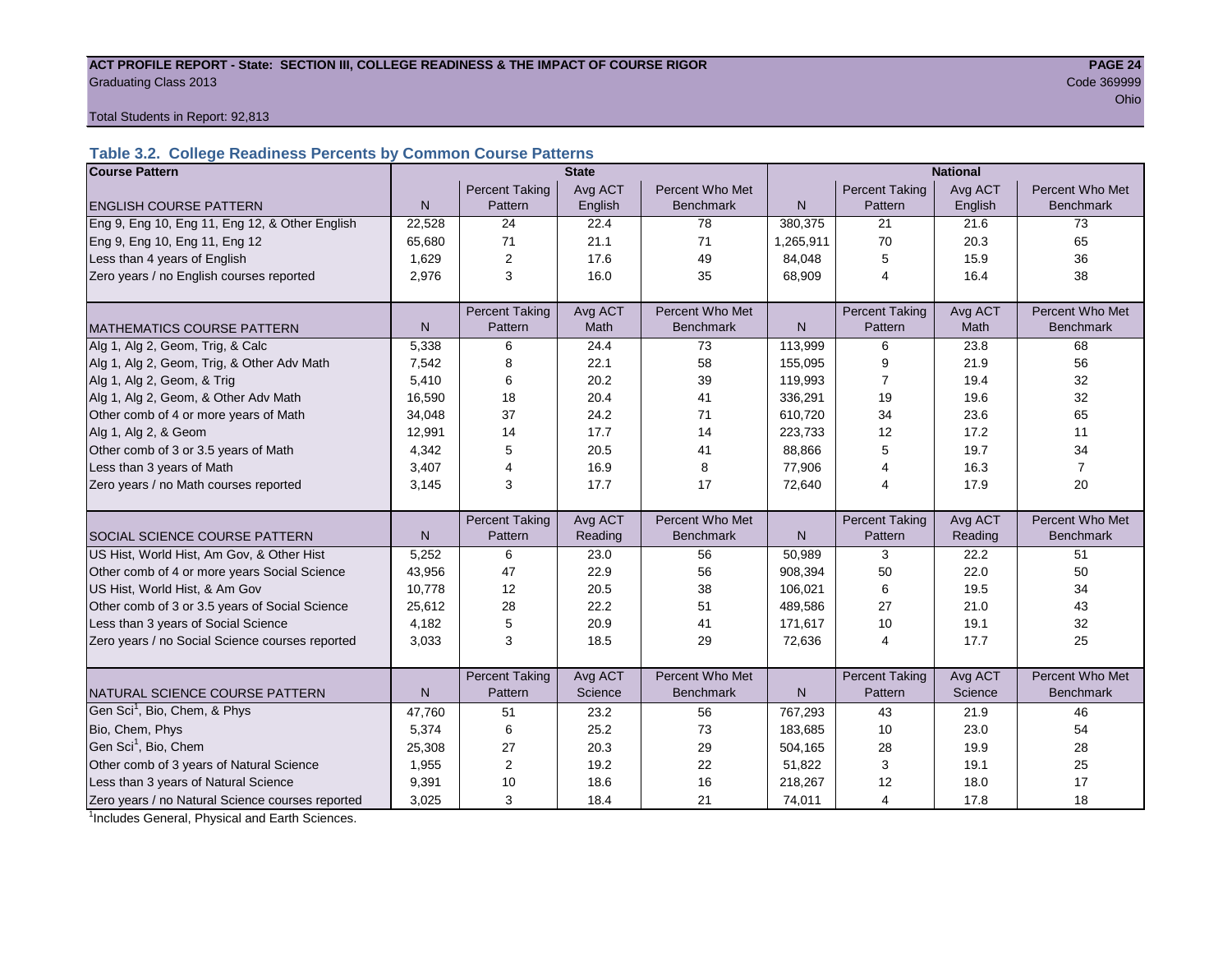## Section IV Career and Educational Aspirations

Beginning with the Graduating Class of 2013, all students whose scores are college reportable, both standard and extended time tests, are now included. Also beginning with the 2013 Graduating Class data, College Readiness Benchmarks for Reading and Science were updated to reflect the most recent college coursework research.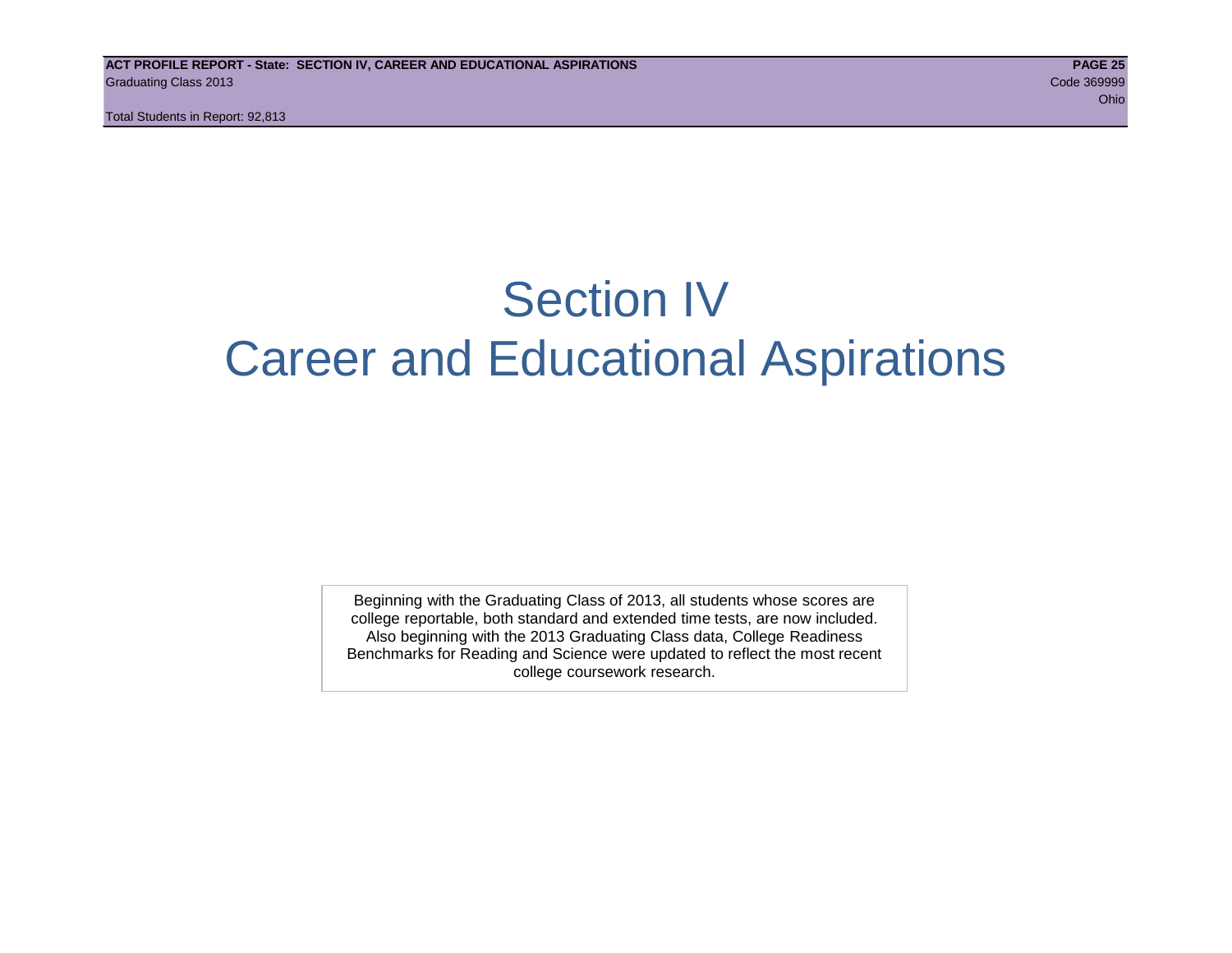#### **ACT PROFILE REPORT - State: SECTION IV, CAREER AND EDUCATIONAL ASPIRATIONS PAGE 26** Graduating Class 2013 Code 369999

#### Total Students in Report: 92,813

**Table 4.1. Distribution of Planned Educational Majors for All Students by College Plans**

|                                              | <b>All Students</b><br>Plan on 2 Years or Less of College |                      |         |                |                      |         |                | Plan on 4 Years or More of College |         |
|----------------------------------------------|-----------------------------------------------------------|----------------------|---------|----------------|----------------------|---------|----------------|------------------------------------|---------|
|                                              |                                                           |                      | Avg ACT |                |                      | Avg ACT |                |                                    | Avg ACT |
| <b>Planned Educational Major</b>             | N <sup>1</sup>                                            | Percent <sup>2</sup> | Comp    | N <sub>1</sub> | Percent <sup>2</sup> | Comp    | N <sub>1</sub> | Percent <sup>2</sup>               | Comp    |
| Agriculture & Natural Resources Conservation | 1,165                                                     |                      | 20.3    | 181            | Δ                    | 17.8    | 922            |                                    | 20.8    |
| Architecture                                 | 1.073                                                     |                      | 22.0    | 27             |                      | 16.6    | 981            |                                    | 22.3    |
| Area, Ethnic, & Multidisciplinary Studies    | 91                                                        | $\Omega$             | 22.0    | 3              | $\Omega$             | 13.3    | 82             | $\Omega$                           | 22.2    |
| Arts: Visual & Performing                    | 5,849                                                     | 6                    | 21.2    | 350            | 9                    | 17.1    | 5,089          | 6                                  | 21.5    |
| <b>Business</b>                              | 8,821                                                     | 10                   | 21.3    | 479            | 12                   | 16.9    | 7,858          | 10                                 | 21.6    |
| Communications                               | 2,043                                                     | 2                    | 21.5    | 56             |                      | 17.4    | 1,896          | $\overline{2}$                     | 21.7    |
| Community, Family, & Personal Services       | 1,984                                                     | 2                    | 18.7    | 207            | 5                    | 17.0    | 1,674          | $\overline{2}$                     | 19.1    |
| Computer Science & Mathematics               | 2,627                                                     | 3                    | 23.2    | 131            | 3                    | 18.5    | 2,364          | 3                                  | 23.5    |
| Education                                    | 5,920                                                     | 6                    | 21.2    | 118            | 3                    | 16.5    | 5,541          |                                    | 21.3    |
| Engineering                                  | 6,979                                                     | 8                    | 24.5    | 141            | 3                    | 17.7    | 6,474          | 8                                  | 24.7    |
| Engineering Technology & Drafting            | 1,011                                                     |                      | 20.4    | 82             | 2                    | 16.5    | 863            |                                    | 20.9    |
| English & Foreign Languages                  | 1,112                                                     |                      | 24.1    | 18             | $\Omega$             | 19.2    | 1,015          |                                    | 24.3    |
| Health Administration & Assisting            | 3,152                                                     | 3                    | 18.9    | 326            | 8                    | 16.8    | 2,654          | 3                                  | 19.3    |
| Health Sciences & Technologies               | 18,224                                                    | 20                   | 21.6    | 774            | 19                   | 17.6    | 16,738         | 21                                 | 21.9    |
| Philosophy, Religion, & Theology             | 426                                                       | 0                    | 22.0    | 14             | $\mathbf 0$          | 17.5    | 383            | 0                                  | 22.2    |
| Repair, Production, & Construction           | 587                                                       |                      | 17.9    | 242            | 6                    | 17.5    | 288            | $\Omega$                           | 18.3    |
| Sciences: Biological & Physical              | 5,718                                                     | 6                    | 24.3    | 70             | 2                    | 17.8    | 5,409          |                                    | 24.4    |
| Social Sciences & Law                        | 7,123                                                     | 8                    | 22.0    | 139            | 3                    | 17.2    | 6,602          | 8                                  | 22.2    |
| Undecided                                    | 16,336                                                    | 18                   | 22.3    | 623            | 15                   | 17.7    | 14,023         | 17                                 | 22.5    |
| No Response                                  | 2,530                                                     | 3                    | 17.4    | 88             | $\overline{2}$       | 13.5    | 247            | $\mathbf 0$                        | 17.8    |

1 2-Year and 4-Year "N" counts do not reflect "Missing" and "Other" college plans, therefore they may not add up to the N count for All Students.

<sup>2</sup> Percent of students tested within College Plan groups (All Students, 2-Year, 4-Year).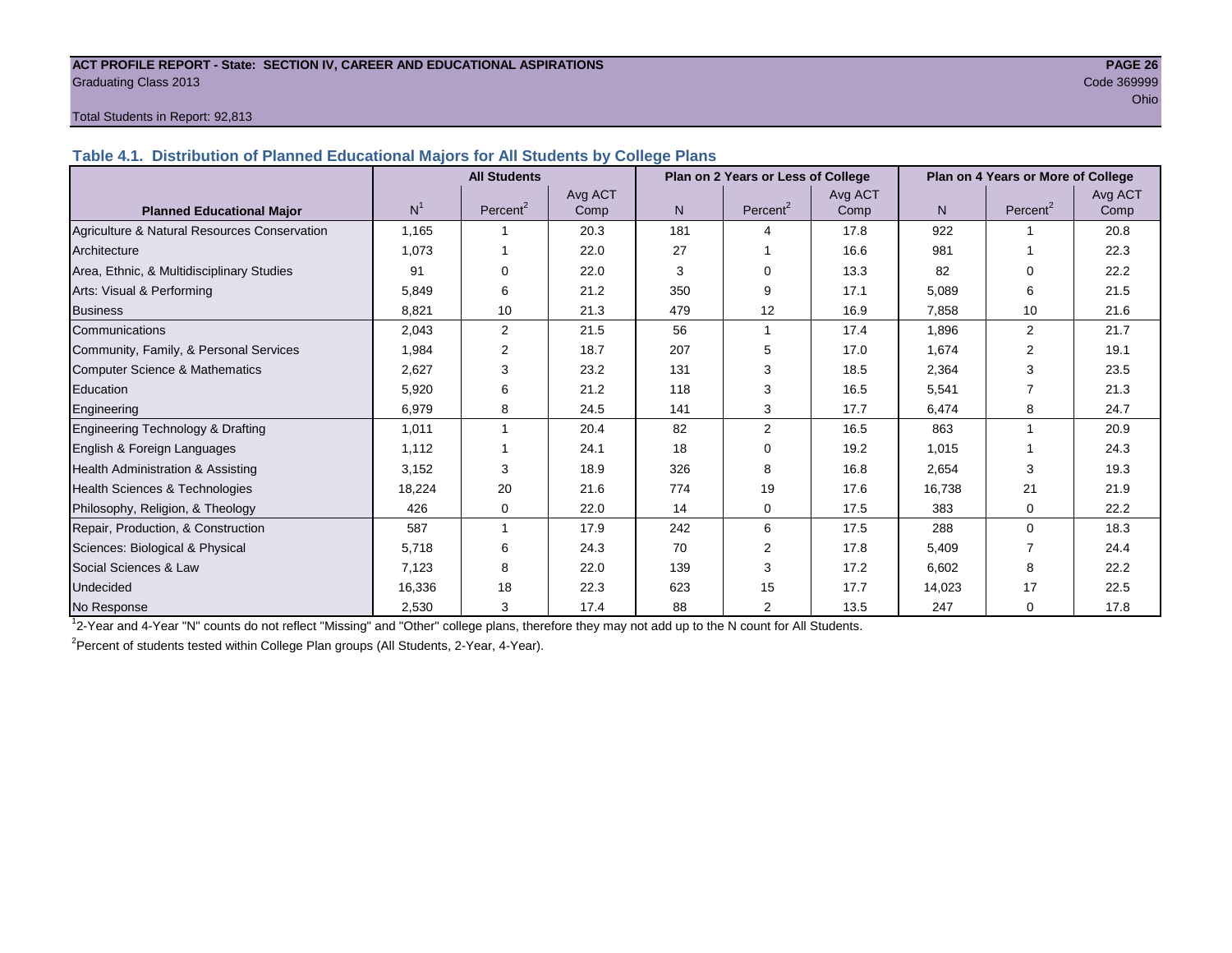#### **ACT PROFILE REPORT - State: SECTION IV, CAREER AND EDUCATIONAL ASPIRATIONS PAGE 27** Graduating Class 2013 Code 369999

#### Total Students in Report: 92,813

#### **Table 4.2. Average ACT Composite Scores for Racial/Ethnic Groups by Post-Secondary Educational Aspirations**

| <b>Educational Degree</b> | <b>All Racial/Ethnic Groups</b><br><b>Combined</b> |         | <b>Black/African American</b> |         | American Indian/ Alaska Native |      | White  |         | Hispanic/Latino |         |
|---------------------------|----------------------------------------------------|---------|-------------------------------|---------|--------------------------------|------|--------|---------|-----------------|---------|
| <b>Aspirations</b>        | N                                                  | Average | N.                            | Average | N<br>Average                   |      | N      | Average | N               | Average |
| Voc-Tech                  | 715                                                | 16.9    | 168                           | 14.1    | 6                              | 17.2 | 442    | 18.2    | 26              | 15.3    |
| 2-yr College Degree       | 3,370                                              | 17.3    | 451                           | 14.2    | 15                             | 15.9 | 2.479  | 18.0    | 156             | 15.8    |
| <b>Bachelors Degree</b>   | 49.095                                             | 20.9    | 5,271                         | 16.8    | 108                            | 19.9 | 37.966 | 21.6    | 1.712           | 19.7    |
| <b>Graduate Study</b>     | 14,106                                             | 24.3    | 1,176                         | 19.4    | 18                             | 22.2 | 11.149 | 24.8    | 436             | 23.0    |
| Prof. Level Degree        | 17.927                                             | 24.7    | 2.243                         | 19.2    | 38                             | 22.7 | 12.309 | 25.0    | 739             | 22.5    |
| Other                     | 1.059                                              | 18.8    | 198                           | 15.0    |                                | 15.0 | 688    | 19.9    | 42              | 17.8    |
| No Response               | 6,541                                              | 20.2    | .387                          | 15.4    | 22                             | 16.0 | 2,926  | 22.7    | 267             | 17.1    |

| <b>Educational Degree</b> | <b>All Racial/Ethnic Groups</b><br><b>Combined</b> |         | Asian |         |               | Native Hawaiian/<br><b>Other Pacific Islander</b> |               | Two or more races | Prefer not to respond/<br><b>No Response</b> |         |
|---------------------------|----------------------------------------------------|---------|-------|---------|---------------|---------------------------------------------------|---------------|-------------------|----------------------------------------------|---------|
| <b>Aspirations</b>        | N                                                  | Average | N     | Average | N.<br>Average |                                                   | N.            | Average           | N                                            | Average |
| Voc-Tech                  | 715                                                | 16.9    | 16    | 16.6    |               |                                                   | 24            | 15.4              | 33                                           | 15.9    |
| 2-yr College Degree       | 3,370                                              | 17.3    | 28    | 14.3    |               | 15.0                                              | 112           | 16.8              | 125                                          | 17.6    |
| <b>Bachelors Degree</b>   | 49,095                                             | 20.9    | 592   | 21.0    | 37            | 18.5                                              | 19.9<br>1,812 |                   | .597                                         | 21.0    |
| Graduate Study            | 14.106                                             | 24.3    | 275   | 25.6    |               | 24.6                                              | 447           | 23.1              | 596                                          | 24.4    |
| Prof. Level Degree        | 17.927                                             | 24.1    | 696   | 26.9    | 17            | 24.1                                              | 879           | 22.8              | 1,006                                        | 24.8    |
| Other                     | 1.059                                              | 18.8    | -20   | 20.3    |               | 23.0                                              | 55            | 18.7              | 51                                           | 19.2    |
| No Response               | 6,541                                              | 20.2    | 189   | 24.2    |               | 17.7                                              | 186           | 19.3              | .561                                         | 19.8    |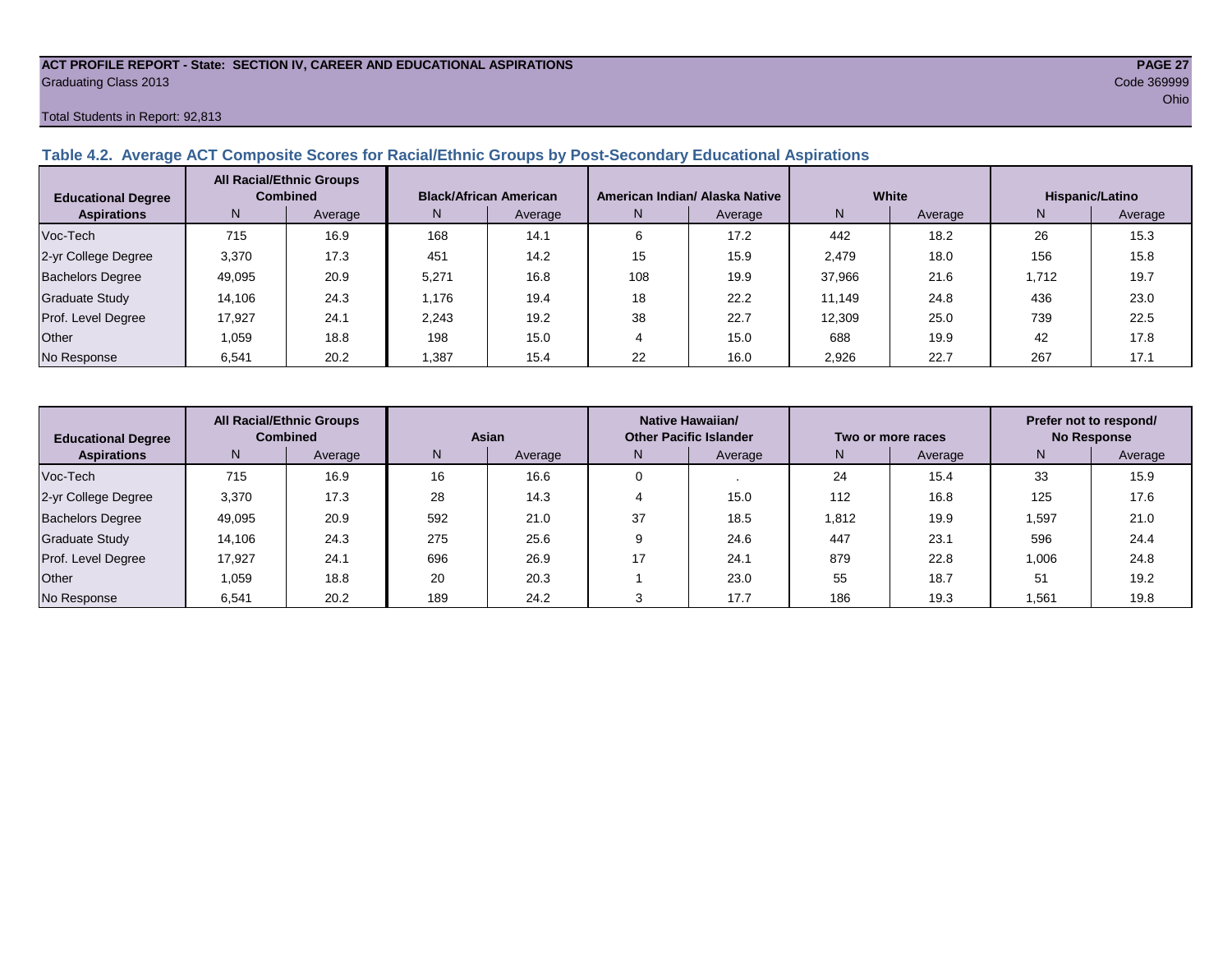#### **ACT PROFILE REPORT - State: SECTION IV, CAREER AND EDUCATIONAL ASPIRATIONS PAGE 28** Code 369999 Craduating Class 2013

#### Total Students in Report: 92,813

#### **Table 4.3. Students' Score Report Preferences at Time of Testing**

|                                         |              |                           | <b>Percent of Students in</b> |         |                                           |                |                |           |       |                |                |
|-----------------------------------------|--------------|---------------------------|-------------------------------|---------|-------------------------------------------|----------------|----------------|-----------|-------|----------------|----------------|
|                                         |              | <b>Number of Students</b> |                               |         | <b>College Readiness Standards Ranges</b> |                |                |           |       |                |                |
|                                         |              |                           |                               | 2nd-6th |                                           |                |                |           |       |                |                |
| Name                                    | <b>State</b> | Total                     | 1st Choice                    | Choice  | $01 - 12$                                 | $13 - 15$      | $16-19$        | $20 - 23$ | 24-27 | $28-32$        | 33-36          |
| OHIO STATE UNIVERSITY THE               | Ohio         | 19,337                    | 8,040                         | 11,297  | $\mathbf 1$                               | 5              | 15             | 27        | 29    | 19             | 3              |
| UNIVERSITY OF CINCINNATI                | Ohio         | 12,480                    | 4,403                         | 8,077   | $\mathbf{1}$                              | 6              | 19             | 31        | 27    | 14             | $\overline{2}$ |
| <b>KENT STATE UNIVERSITY</b>            | Ohio         | 10,660                    | 3,486                         | 7,174   | 2                                         | 10             | 28             | 35        | 19    | 6              | 0              |
| <b>OHIO UNIVERSITY</b>                  | Ohio         | 10,561                    | 3,097                         | 7,464   | 0                                         | $\overline{4}$ | 20             | 36        | 27    | 11             | 1              |
| <b>BOWLING GREEN STATE UNIVERSITY</b>   | Ohio         | 8,450                     | 2,527                         | 5,923   | 1                                         | 8              | 26             | 36        | 22    | $\overline{7}$ | 0              |
| <b>MIAMI UNIVERSITY</b>                 | Ohio         | 8,073                     | 2,161                         | 5,912   | $\mathbf{0}$                              | $\overline{3}$ | 11             | 27        | 35    | 23             | $\overline{2}$ |
| UNIVERSITY OF AKRON                     | Ohio         | 7,927                     | 2,562                         | 5,365   | $\overline{2}$                            | 12             | 27             | 31        | 19    | 8              |                |
| UNIVERSITY OF TOLEDO                    | Ohio         | 6,148                     | 1,852                         | 4,296   | $\overline{2}$                            | 11             | 26             | 30        | 21    | 9              |                |
| <b>WRIGHT STATE UNIVERSITY</b>          | Ohio         | 4,693                     | 1,437                         | 3,256   | $\overline{2}$                            | 11             | 27             | 32        | 20    | 8              |                |
| <b>CLEVELAND STATE UNIVERSITY</b>       | Ohio         | 3,682                     | 1,274                         | 2,408   | $\overline{4}$                            | 16             | 29             | 29        | 15    | 5              | 0              |
| UNIVERSITY OF DAYTON                    | Ohio         | 3,144                     | 650                           | 2,494   | $\mathbf 0$                               | 3              | 10             | 25        | 35    | 25             | $\overline{2}$ |
| UNIVERSITY OF KENTUCKY                  | Kentucky     | 2,061                     | 442                           | 1,619   | 1                                         | 5              | 18             | 31        | 29    | 16             | $\overline{2}$ |
| <b>XAVIER UNIVERSITY-OH</b>             | Ohio         | 2,049                     | 376                           | 1,673   | 1                                         | 6              | 18             | 29        | 31    | 14             | 1              |
| YOUNGSTOWN STATE UNIVERSITY             | Ohio         | 2,047                     | 854                           | 1,193   | 3                                         | 13             | 32             | 31        | 16    | 6              | $\Omega$       |
| <b>NCAA ELIGIBILITY CENTER</b>          | Indiana      | 2,042                     | 1,103                         | 939     | $\overline{2}$                            | 10             | 26             | 30        | 22    | 10             | $\mathbf{1}$   |
| NORTHERN KENTUCKY UNIVERSITY            | Kentucky     | 1,854                     | 429                           | 1,425   | 1                                         | 10             | 31             | 34        | 19    | 5              | $\Omega$       |
| CASE WESTERN RESERVE UNIV               | Ohio         | 1,841                     | 467                           | 1,374   |                                           | $\overline{4}$ | $\overline{7}$ | 17        | 27    | 34             | 9              |
| <b>ASHLAND UNIVERSITY</b>               | Ohio         | 1,646                     | 475                           | 1,171   | 1                                         | 5              | 22             | 39        | 24    | 9              | $\Omega$       |
| <b>COLUMBUS STATE COMMUNITY COLLEGE</b> | Ohio         | 1,632                     | 568                           | 1,064   | 4                                         | 16             | 32             | 28        | 15    | $\overline{4}$ | 0              |
| <b>CAPITAL UNIVERSITY</b>               | Ohio         | 1,629                     | 398                           | 1,231   | $\mathbf 1$                               | $\overline{7}$ | 20             | 35        | 25    | 11             | $\mathbf{1}$   |
| OHIO NORTHERN UNIVERSITY                | Ohio         | 1,573                     | 438                           | 1,135   | $\mathbf 0$                               | 3              | 12             | 27        | 35    | 22             | $\overline{2}$ |
| UNIVERSITY OF FINDLAY THE               | Ohio         | 1,495                     | 387                           | 1,108   | 0                                         | $\overline{4}$ | 19             | 34        | 31    | 11             |                |
| <b>OTTERBEIN UNIVERSITY</b>             | Ohio         | 1,469                     | 362                           | 1,107   | 1                                         | 5              | 18             | 32        | 30    | 15             |                |
| <b>SHAWNEE STATE UNIVERSITY</b>         | Ohio         | 1,442                     | 587                           | 855     | $\overline{2}$                            | 13             | 36             | 32        | 14    | 3              | $\Omega$       |
| <b>BALDWIN WALLACE UNIVERSITY</b>       | Ohio         | 1,373                     | 359                           | 1,014   | $\overline{2}$                            | 8              | 21             | 32        | 25    | 10             | 1              |
| UNIVERSITY OF MOUNT UNION               | Ohio         | 1,292                     | 351                           | 941     | $\mathbf{1}$                              | 6              | 24             | 37        | 25    | 8              | $\mathbf{1}$   |
| SINCLAIR COMMUNITY COLLEGE              | Ohio         | 1,012                     | 393                           | 619     | 3                                         | 15             | 34             | 31        | 13    | 3              | $\Omega$       |
| JOHN CARROLL UNIVERSITY                 | Ohio         | 959                       | 241                           | 718     |                                           | 6              | 15             | 34        | 28    | 15             | $\overline{2}$ |
| UNIVERSITY OF MICHIGAN-ANN ARBOR        | Michigan     |                           | 206                           | 734     | $\Omega$                                  | 3              | 9              | 18        | 26    | 35             | 9              |
| <b>PURDUE UNIVERSITY</b>                | Indiana      | 935                       | 196                           | 739     | $\mathbf 0$                               | $\mathbf{1}$   | $\overline{4}$ | 15        | 31    | 41             | 9              |
| All Other Institutions                  |              | 72,041                    | 20,006                        | 52,035  | $\overline{2}$                            | 9              | 23             | 27        | 21    | 14             | 3              |
| Total                                   |              | 196,487                   | 60,127                        | 136,360 | $\overline{2}$                            | 8              | 22             | 29        | 24    | 13             | $\overline{2}$ |

ohio and the contract of the contract of the contract of the contract of the contract of the contract of the contract of the contract of the contract of the contract of the contract of the contract of the contract of the c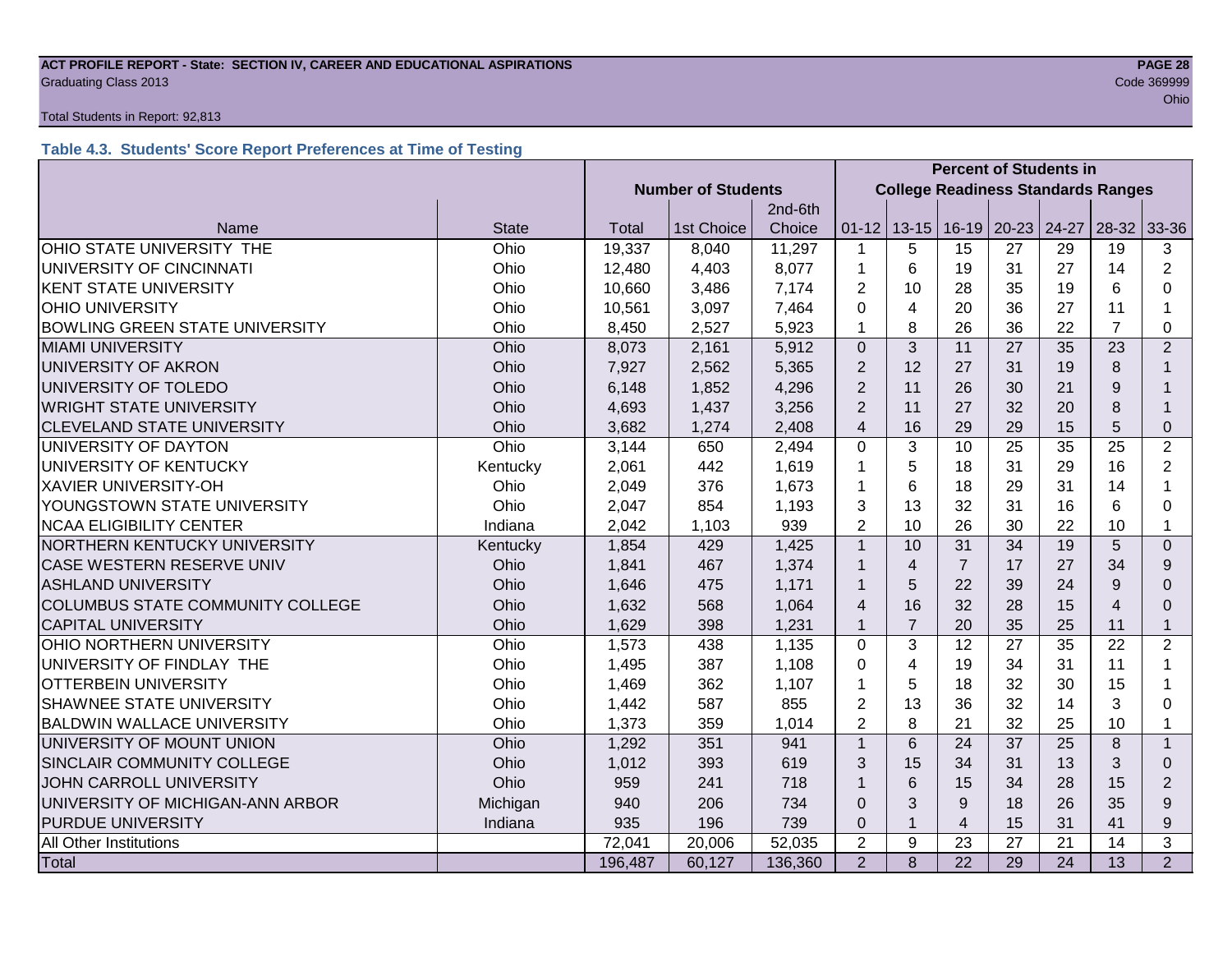## Section V Optional Writing Test Results

Beginning with the Graduating Class of 2013, all students whose scores are college reportable, both standard and extended time tests, are now included. Also beginning with the 2013 Graduating Class data, College Readiness Benchmarks for Reading and Science were updated to reflect the most recent college coursework research.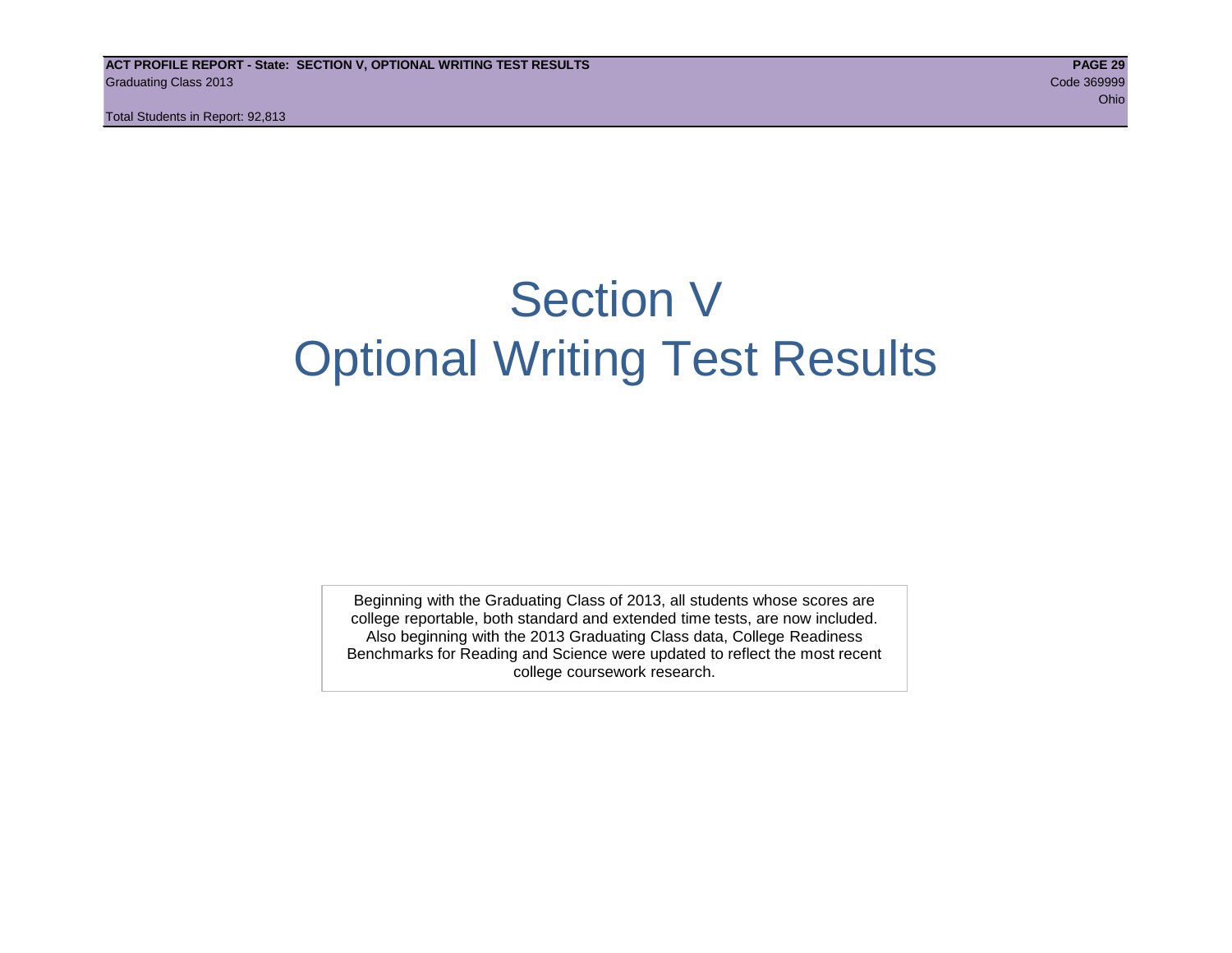## **ACT PROFILE REPORT - State: SECTION V, OPTIONAL WRITING TEST RESULTS PAGE 30** Graduating Class 2013 Code 369999

#### Total Students in Report: 92,813

| Table 5.1. Average ACT English and Writing Scores by Race/Ethnicity and Gender for students who took ACT Writing |              |                 |                           |                 |              |                 |                                 |          |  |  |  |
|------------------------------------------------------------------------------------------------------------------|--------------|-----------------|---------------------------|-----------------|--------------|-----------------|---------------------------------|----------|--|--|--|
|                                                                                                                  |              |                 | <b>Average ACT Scores</b> |                 |              |                 |                                 |          |  |  |  |
|                                                                                                                  |              | N               |                           | <b>English</b>  |              | <b>Essay</b>    | <b>English/Writing Combined</b> |          |  |  |  |
|                                                                                                                  | <b>State</b> | <b>National</b> | <b>State</b>              | <b>National</b> | <b>State</b> | <b>National</b> | <b>State</b>                    | National |  |  |  |
| <b>All Students</b>                                                                                              | 54,050       | 942,769         | 21.5                      | 21.3            | 6.8          | 7.0             | 20.5                            | 20.5     |  |  |  |
| Black/African American                                                                                           | 7.336        | 114.751         | 16.3                      | 16.3            | 5.9          | 6.1             | 15.8                            | 16.0     |  |  |  |
| American Indian/Alaska Native                                                                                    | 119          | 6.031           | 19.1                      | 16.8            | 6.4          | 6.1             | 18.4                            | 16.4     |  |  |  |
| White                                                                                                            | 37,727       | 518.407         | 22.6                      | 22.9            | 7.0          | 7.2             | 21.4                            | 21.9     |  |  |  |
| Hispanic/Latino                                                                                                  | 2.083        | 151.504         | 19.7                      | 18.6            | 6.6          | 6.8             | 18.9                            | 18.3     |  |  |  |
| Asian                                                                                                            | 1.370        | 54.580          | 24.0                      | 23.5            | 7.4          | 7.6             | 22.9                            | 22.7     |  |  |  |
| Native Hawaiian/Other Pac. Isl.                                                                                  | 45           | 2,812           | 18.5                      | 19.5            | 6.2          | 6.9             | 17.7                            | 19.2     |  |  |  |
| Two or more races                                                                                                | 2,268        | 35,355          | 20.4                      | 21.5            | 6.6          | 7.0             | 19.5                            | 20.6     |  |  |  |
| Prefer not/No Response                                                                                           | 3,102        | 59,329          | 21.6                      | 21.8            | 6.8          | 7.1             | 20.5                            | 20.9     |  |  |  |
| Males                                                                                                            | 24,714       | 423,104         | 21.5                      | 21.0            | 6.6          | 6.7             | 20.3                            | 20.1     |  |  |  |

Females 29,199 513,945 21.5 21.6 6.9 7.2 20.6 20.9 Missing | 137 | 5,720 | 16.3 | 16.6 | 5.8 | 6.3 | 15.8 | 16.5

#### **Table 5.1. Average ACT English and Writing Scores by Race/Ethnicity and Gender for students who took ACT Writing**